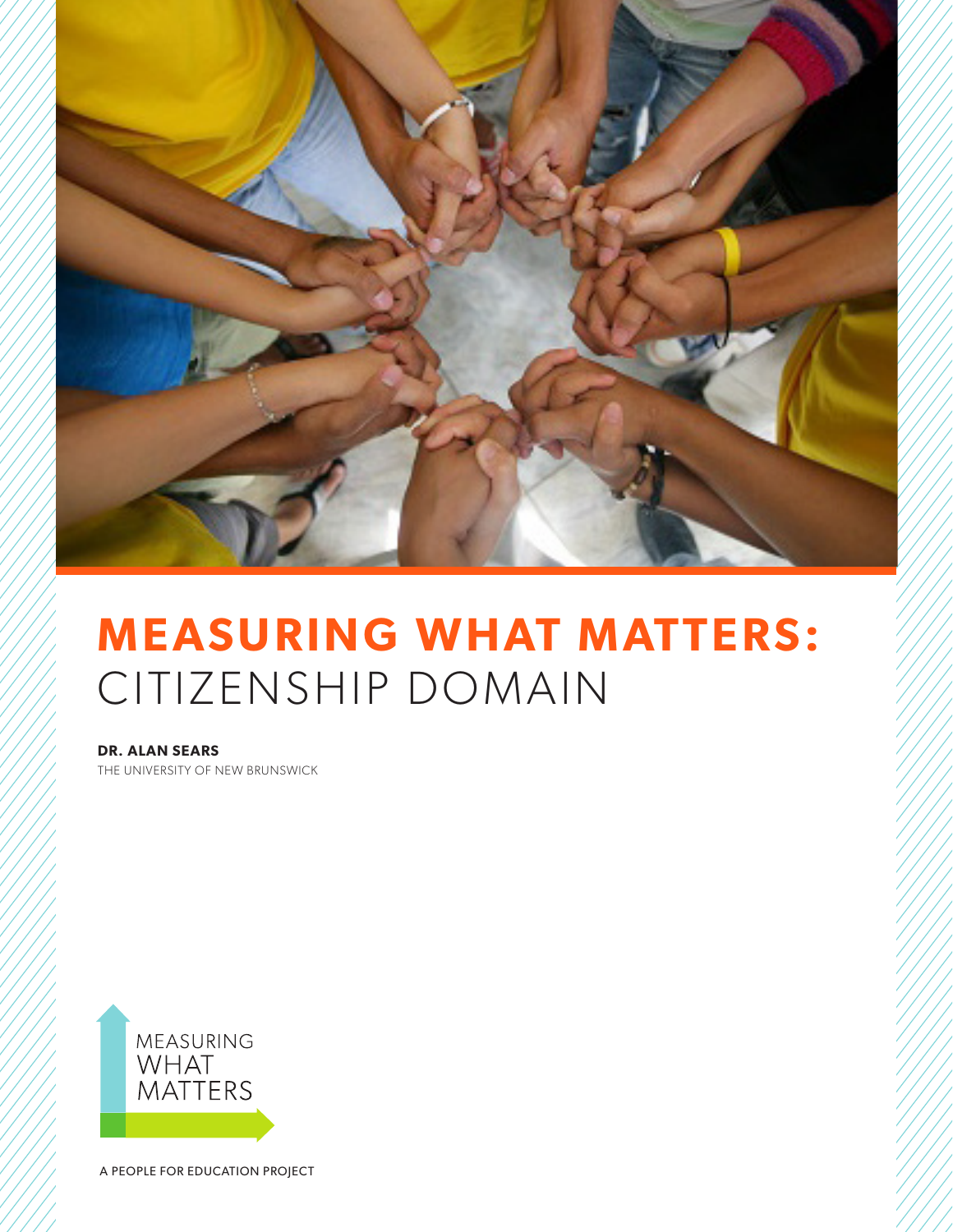# © Measuring What Matters, People for Education, 2014

People for Education is a registered charity working to support public education in Ontario's English, French and Catholic schools. Charitable No. 85719 0532 RR0001

641 Bloor Street West, Toronto, ON M6G 1L1 Phone: 416-534-0100 or 1-888-534-3944 Email: info@peopleforeducation.ca

# MEASURING WHAT MATTERS

People for Education – working with experts from across Canada – is leading a multi-year project to broaden the Canadian definition of school success by expanding the indicators we use to measure schools' progress in a number of vital areas.

## NOTICE OF COPYRIGHT AND INTELLECTUAL PROPERTY

The Measuring What Matters reports and papers were developed in partnership with lead authors of each domain paper. Permission to photocopy or otherwise reproduce copyrighted material published in this paper should be submitted to Dr. Alan Sears at asears@unb.ca or People for Education at info@peopleforeducation.ca.

# DOCUMENT CITATION

This report should be cited in the following manner:

Sears, A. (2014). *Measuring What Matters: Citizenship Domain*. In Measuring What Matters, People for Education. Toronto: November 8, 2014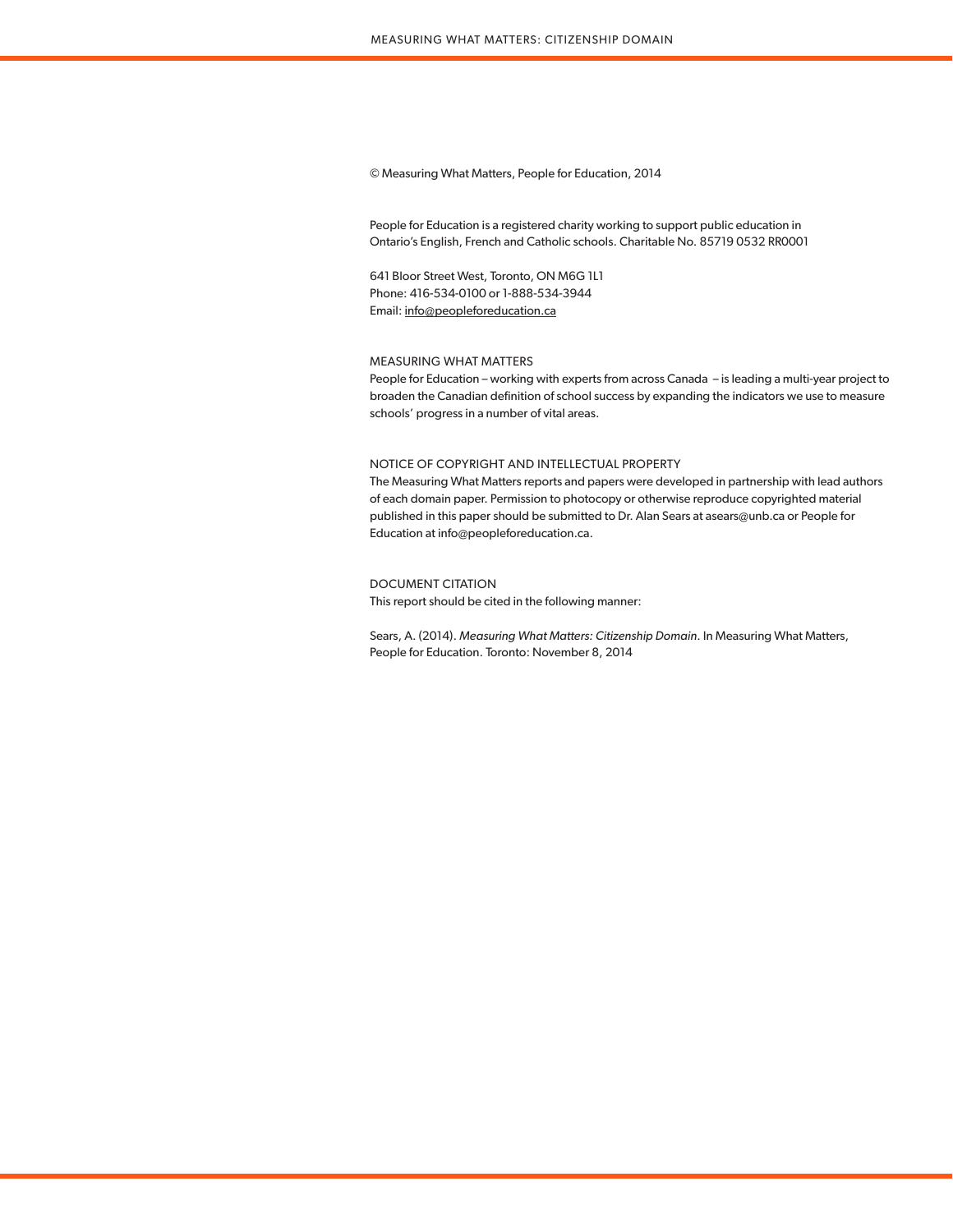# **TABLE OF CONTENTS**

| <b>INTRODUCTION</b>                                                           | 1                 |
|-------------------------------------------------------------------------------|-------------------|
| PART 1: THE MEANING AND PURPOSES OF CITIZENSHIP EDUCATION                     | ı                 |
| PART 2: CRITICAL COMPENTENCIES OF CITIZENSHIP                                 | 6                 |
| <b>PART 3: MEASURING PROGRESS</b>                                             | $12 \overline{ }$ |
| Learning From Research On Students' Cognitive Frames                          | 13                |
| Learning From Research On Political Socialization                             | 14                |
| Learning From National and Cross National Studies<br>of Citizenship Education | 15                |
| Learning From Large Scale Assessment Programs in Citizenship                  | 16                |
| PART 4: TOWARD MEANINGFUL MEASURES OF CIVIC COMPENTENCE                       | 18                |
| <b>CONCLUSION</b>                                                             | 23                |
| <b>REFERENCES</b>                                                             | 24                |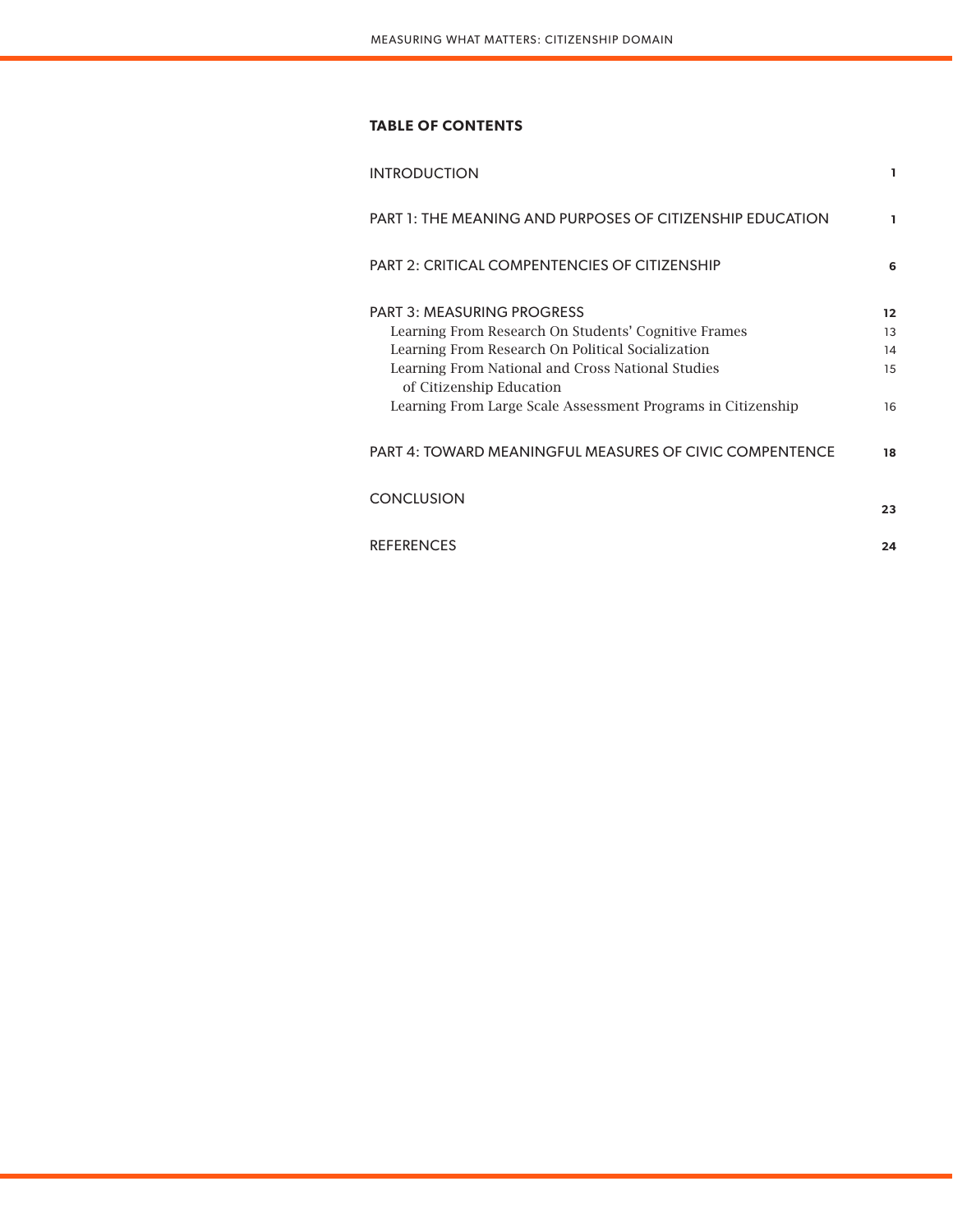# **INTRODUCTION**

In January of 2005 David Bell, Chief Inspector of Schools for England and Wales, reported, "Citizenship is the worst taught subject" in English schools.<sup>1</sup> Bell was summarizing evidence collected as part of the Office of Standards in Education's (Ofsted) examination of citizenship education across the country.2 At first glance this appeared to be very bad news for those who believed citizenship education a vital component of schooling but it was, in my view, potentially very good news. The report provided rich and detailed information about the weakness in the delivery of citizenship education, but also substantial examples of exemplary practice and real successes. The bottom line was those involved knew citizenship was the worst taught subject and why; they also had very specific examples of how it could be improved.

This information was in addition to the results from ongoing research on citizenship education being conducted by the National Foundation for Educational Research (NFER), which reported on both student achievement and school programming in citizenship education.3 This combination of substantial bodies of knowledge provided English citizenship educators with important data to use as a basis for the development of policy and practice. It put them miles ahead of their counterparts in most jurisdictions where little if anything was – or is – known about how citizenship education was being taught or what students were learning. This is particularly true of Canada where the knowledge base for citizenship education has been described as "weak and fragmented."4 It would be great to know that citizenship was the worst taught subject in Canadian schools for then at least we would know much more about it than we do now. As part of the Measuring What Matters initiative the purpose of this paper is to provide some background on citizenship education in Canada and around the world to provide a basis for discussion about developing substantive ways to assess citizenship and citizenship education in Canada.

# **PART 1: THE MEANING AND PURPOSES OF CITIZENSHIP EDUCATION**

KEY QUESTIONS:

How does attention to citizenship in education contribute to the development of a fully educated person able to lead a productive and prosperous life?

How do jurisdictions in Canada and around the world articulate the place and value of citizenship education in public schooling and the wider society?

*"Citizenship education is an important facet of students' overall education. In every grade and course in the social studies, history, and geography curriculum, students are given opportunities to*  learn about what it means to be a responsible, active citizen in *the community of the classroom and the diverse communities to which they belong within and outside the school. It is important for students to understand that they belong to many communities and that, ultimately, they are all citizens of the global community."*  Ontario Curriculum, 2013.5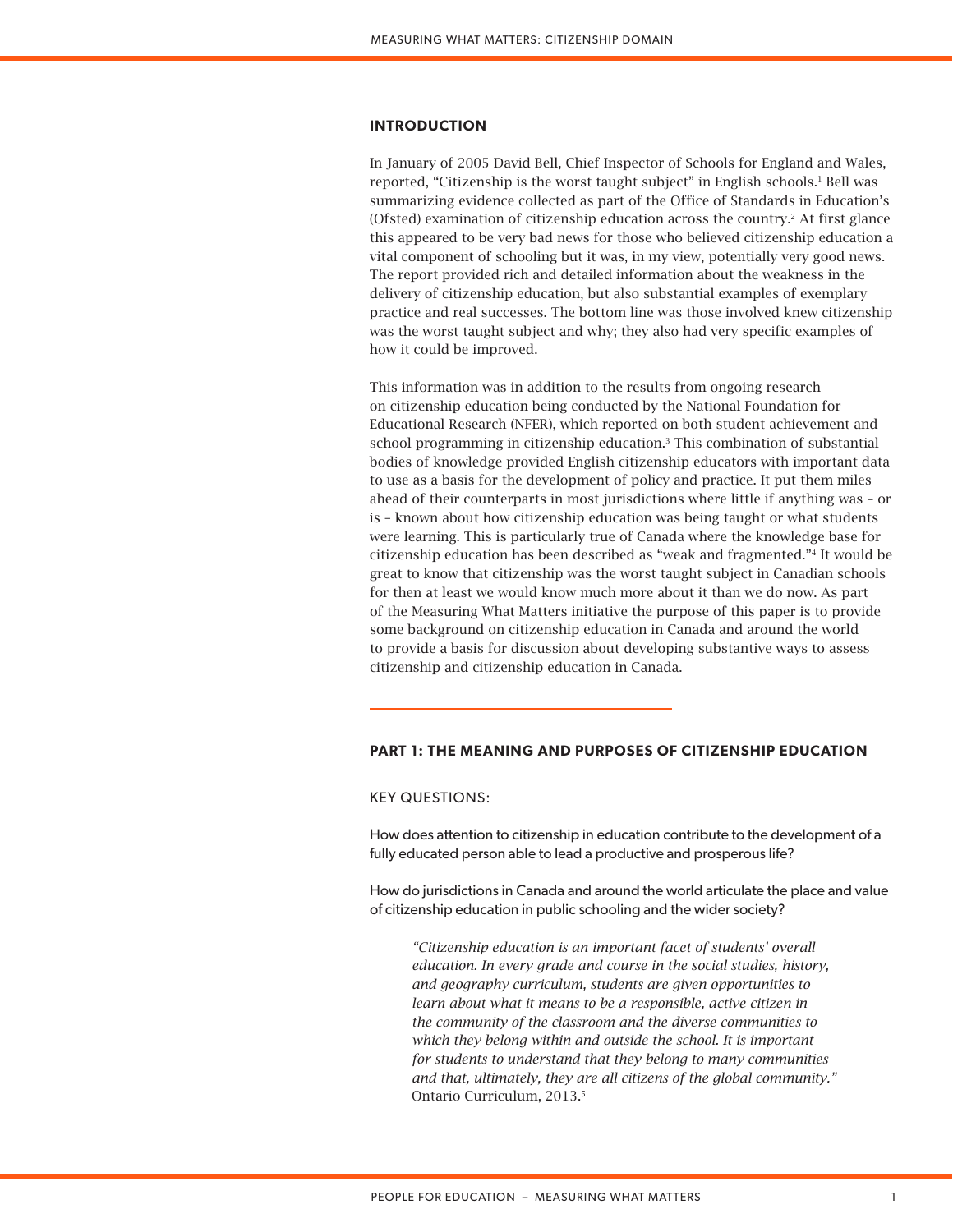Across the democratic world education for citizenship is affirmed as a key – if not THE key – component of education in much the same terms as the quote from the recently reformed Ontario social studies curriculum above. It is unfortunate that this high rhetorical commitment to informed and engaged citizenship as a central educational outcome has rarely been matched by a concomitant allocation of resources or actual curricular priority. An international study of civic education policies and programs in 24 countries, for example, reported in 1999 that in almost all countries education for democratic citizenship was a high priority in terms of rhetoric but a low priority for mandating programs or allocating resources.6

Over the past decade there has been effort in a number of countries and regions to transform citizenship education from an unfunded mandate with little or no capacity for realization, to an actual priority supported by substantive policies and adequate resources.7 International comparison demonstrates these efforts have met with varying degrees of success in moving from rhetoric to reality in terms of adequate support for citizenship education. Although a number of countries have proceeded apace with important contributions to curriculum policy and program development, measurement and evaluation, research, implementation and teacher development, in most cases substantive attention to these elements has been sporadic or non-existent leading to mixed results in terms of the effective implementation of programs consistent with the rhetoric of reform in the area.<sup>8</sup>

Over the past 15 years a pervasive consensus about citizenship education has been growing across the democratic world. That consensus consists of four central elements: a sense of crisis – or, more accurately overlapping crises – about the state of democratic citizenship (particularly the levels of engagement or disengagement amongst young citizens); a belief that the crises can and should be addressed by effective citizenship education; a commitment to a largely civic republican conception of citizenship emphasizing both civic agency and responsibility; and a move toward constructivist approaches to teaching and learning as best practice in citizenship education.

The three perceived crises of citizenship – ignorance, alienation, and agnosticism – are outlined in Table 1. A number of factors drive concern in these areas including very low rates of voter participation particularly among young voters,

| <b>Crisis</b>                                                                     | <b>Manifestations</b>                                                                                                                                            | <b>Signs of Health</b>                                                                                                                  |
|-----------------------------------------------------------------------------------|------------------------------------------------------------------------------------------------------------------------------------------------------------------|-----------------------------------------------------------------------------------------------------------------------------------------|
| <b>Ignorance</b> of civic knowledge<br>and processes                              | Low levels of knowledge about<br>the history and contemporary<br>institutions and procedures of<br>the formal political system and<br>issues facing the society. | Higher scores on surveys and<br>tests of political and social<br>knowledge. Nuanced under-<br>standing of issues facing the<br>society. |
| <b>Alienation</b> from politics and<br>civil society                              | Low levels of participation in the<br>formal political system (espe-<br>cially voting) and in civil society<br>more generally.                                   | Higher rates of voting, more<br>engagement with the formal<br>political system and civil society<br>organizations.                      |
| <b>Agnosticism</b> about the values<br>of democracy and democratic<br>citizenship | Rise in political and social<br>extremism including the joining<br>of fundamentalist political or<br>religious causes.                                           | Non-violent and respectful<br>political and social activism and<br>engagement.                                                          |

TABLE 1. Crises in Citizenship<sup>10</sup>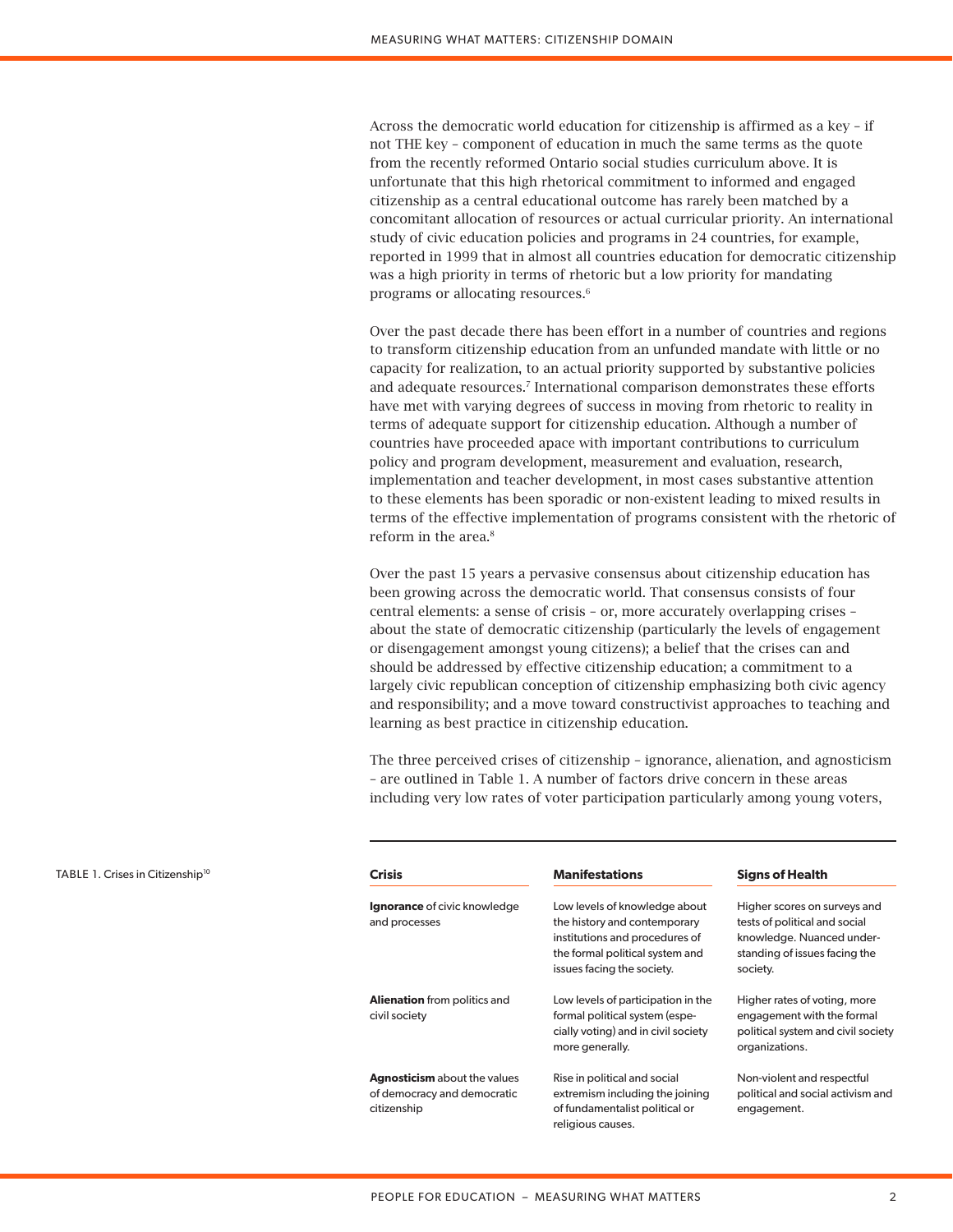and high profile news stories about youth disaffection from society. For example, the discovery in Britain that the July 2, 2005 London bombers were British born and bread caused, amongst other things, questions about the teaching of citizenship (in particular 'Britishness') in the nation's schools. Several high level commissions were struck to examine the current state of civic education and make recommendations and the national curriculum in citizenship was substantially reformed as a result.<sup>9</sup>

While most jurisdictions have not experienced such traumatic events, concerns about the estrangement of particular individuals and groups from democratic society is a significant shaper of citizenship education policy around the world. A recent examination of 12 jurisdictions, including Canada, found that "perceived threats to social cohesion are ubiquitous across nations and often drive reform initiatives" in citizenship education.<sup>11</sup>

Before going on it is important to mention there is a large body of literature critiquing these perceived crises. These critiques take several forms, from outright dismissal of the crises as neo-liberal fear mongering to nuanced examinations of the degree to which they hold as well as the presentation of alternative understandings of the evidence.12 American political scientist Peter Levine, for example, has consistently argued that levels of political knowledge across generations are fairly flat and not in serious decline, and that young people are engaged in higher numbers than ever in the voluntary sector.13 Most important, perhaps, scholars such as Canada's Paul Howe have demonstrated the impact of these crises is not equally distributed across society but disengagement is much more pronounced among members of marginalized groups.14 The contention that the crises, or aspects of them, might be "myths" does not change the fact they are significant drivers of policy and practice in citizenship education internationally.15

Around the world education, and in particular citizenship education, is seen as an important part of the solution for these crises. Since 1990 there have been significant national and supra-national initiatives to reform citizenship education in Australia, England, Singapore, the United States, and across the European Union just to name a few.16 Canada, partly because of the nature of its educational system, has not had national initiatives but a number of provinces have substantially reformed their civic education curricula in line with global trends. For example, major (and very contentious) reforms were undertaken in Québec during the Charest government and, more recently, the revision of K-12 social studies and civic education in Ontario is another example.<sup>17</sup>

These reforms consistently advocate for a civic republican conception of citizenship. As Peterson points out, "civic republicanism embodies an active conception of what it means to be a citizen, with citizenship defined *as a practice*." He goes on to add this conception also includes a "broad commitment to civic obligations, the common good, civic virtue, and deliberative civic engagement."18 The quote from the revised Ontario curriculum that begins this section is a perfect example of the civic republican approach with its emphasis on informed and active engagement in the context of fostering and enhancing community.

That is not to say that citizenship education on the ground always lives up to this vision. After a recent review of curricula and practice in Canada, Kathy Bickmore concluded: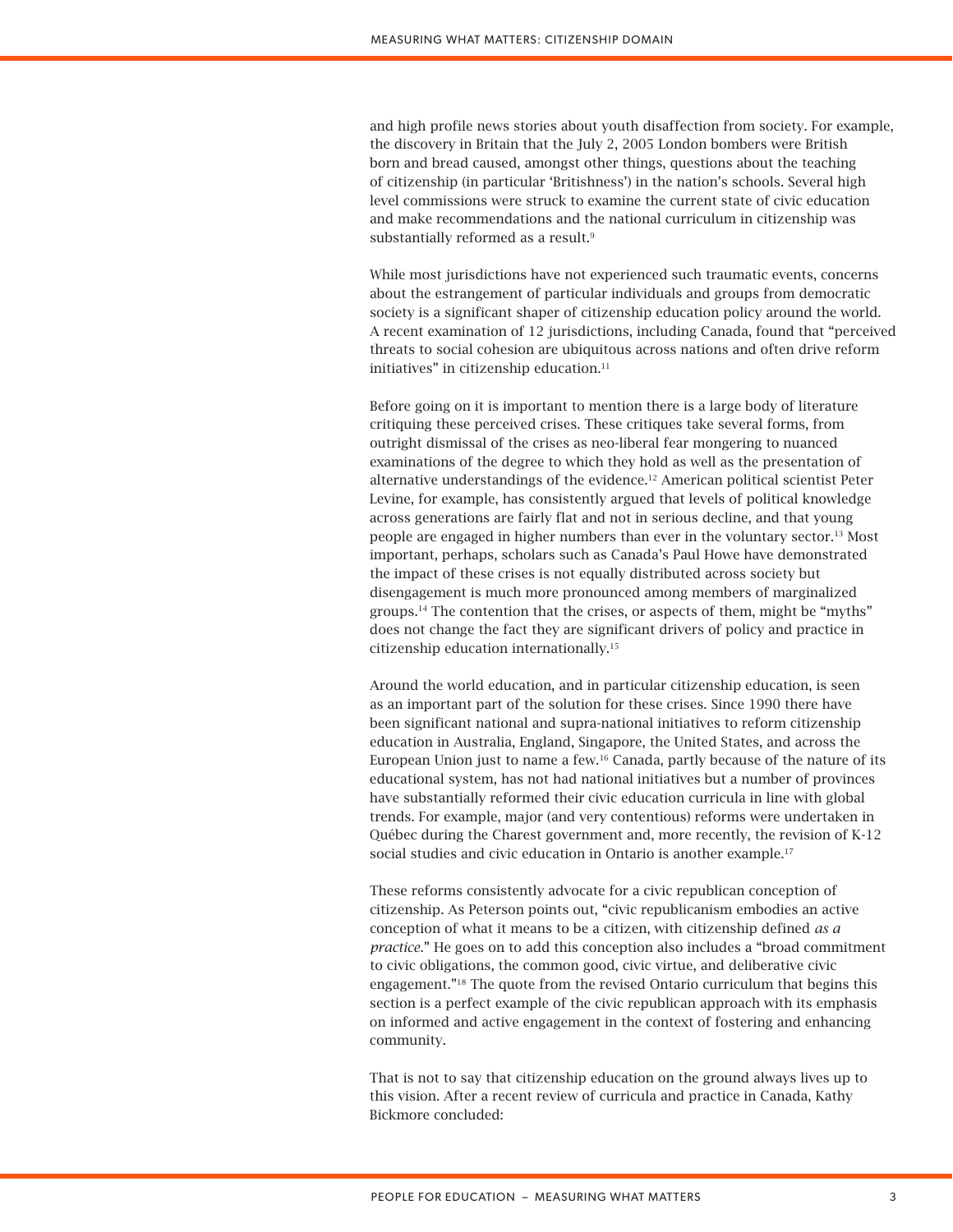... evidence from various studies of teachers and students in schools suggests that Canadian curriculumin-practice often reflects older, less democracy-oriented versions of citizenship, and that this education does not seem to inspire in students either critical awareness or intent to participate politically.

Curricula increasingly emphasize student development of skills and multiple perspectives, and some directly teach civics and affirm 'active' citizenship. However, evidence from various studies of teachers and students in schools suggests that Canadian curriculum-in-practice often reflects older, less democracy-oriented versions of citizenship, and that this education does not seem to inspire in students either critical awareness or intent to participate politically.19

Table 2 illustrates the continuum from those "older, less democracy oriented" versions of citizenship education through to the civic republican and constructivist orientations advocated in policy around the world. The trend line at the top indicates the generally accepted policy direction but, as Bickmore points out, there is often a considerable policy-practice gap. Practice in particular jurisdictions and classrooms falls across this spectrum.

Before concluding this section it is important to emphasize that citizenship education is not the purview of schools alone but goes on across societies. As Constance Flanagan points out, civic education begins at home.

Considerable evidence from cross-sectional, longitudinal, and retrospective studies shows that family discussions of current events are both correlated with and highly predictive of civic actions such as voting, volunteering, raising money for charity, participating in community meetings, petitioning, and boycotting. In families that discuss controversial issues and encourage teens to hold their own opinions about those issues, youth are more knowledgeable about and interested in civic issues, better able to see and to tolerate the perspectives of others.20

Civic education begins at home and continues out into the community. Again, evidence indicates civil society involvements of various kinds, both those connected to schooling and those not, profoundly shape young people's civic knowledge, values, and sense of efficacy.<sup>21</sup>

| n |                                    | <b>Traditional</b>                                                                                               | Civic Republican/<br><b>Constructivist</b>                                                                                                                     |
|---|------------------------------------|------------------------------------------------------------------------------------------------------------------|----------------------------------------------------------------------------------------------------------------------------------------------------------------|
|   | Knowledge/<br><b>Understanding</b> | • Fixed, focus on right answers<br>Universal                                                                     | Fluid, focus on diverse<br>$\bullet$<br>perspectives<br>• Contextual/cultural                                                                                  |
|   | <b>Students</b>                    | • Tending to depravity<br>Recipients, empty vessels<br>Compliant, passive                                        | • Tending to positive engagement<br>but vulnerable<br>• Active builders of knowledge<br>and understanding<br>• Agents of change                                |
|   | <b>Teaching and Learning</b>       | • Authoritarian<br>Didactic<br>٠<br>$\bullet$ Rote<br>Single perspective and outcome<br>$\bullet$                | Authoritative<br>$\bullet$<br>• Constructivist – attention to<br>prior learning,<br>• culture, multiple perspectives,<br>dissonance<br>and variance in outcome |
|   | <b>Society and Institutions</b>    | • Stable<br>• Generally acceptable/right -<br>at least in traditional forms<br>Students are to accept and fit in | $\cdot$ In flux<br>• Always in need of re-examina-<br>tion and reformation<br>• Students are to understand and<br>participate in reshaping                     |

TABLE 2. Traditional and Civic Republican/ Constructivist Approaches to Citizenship Education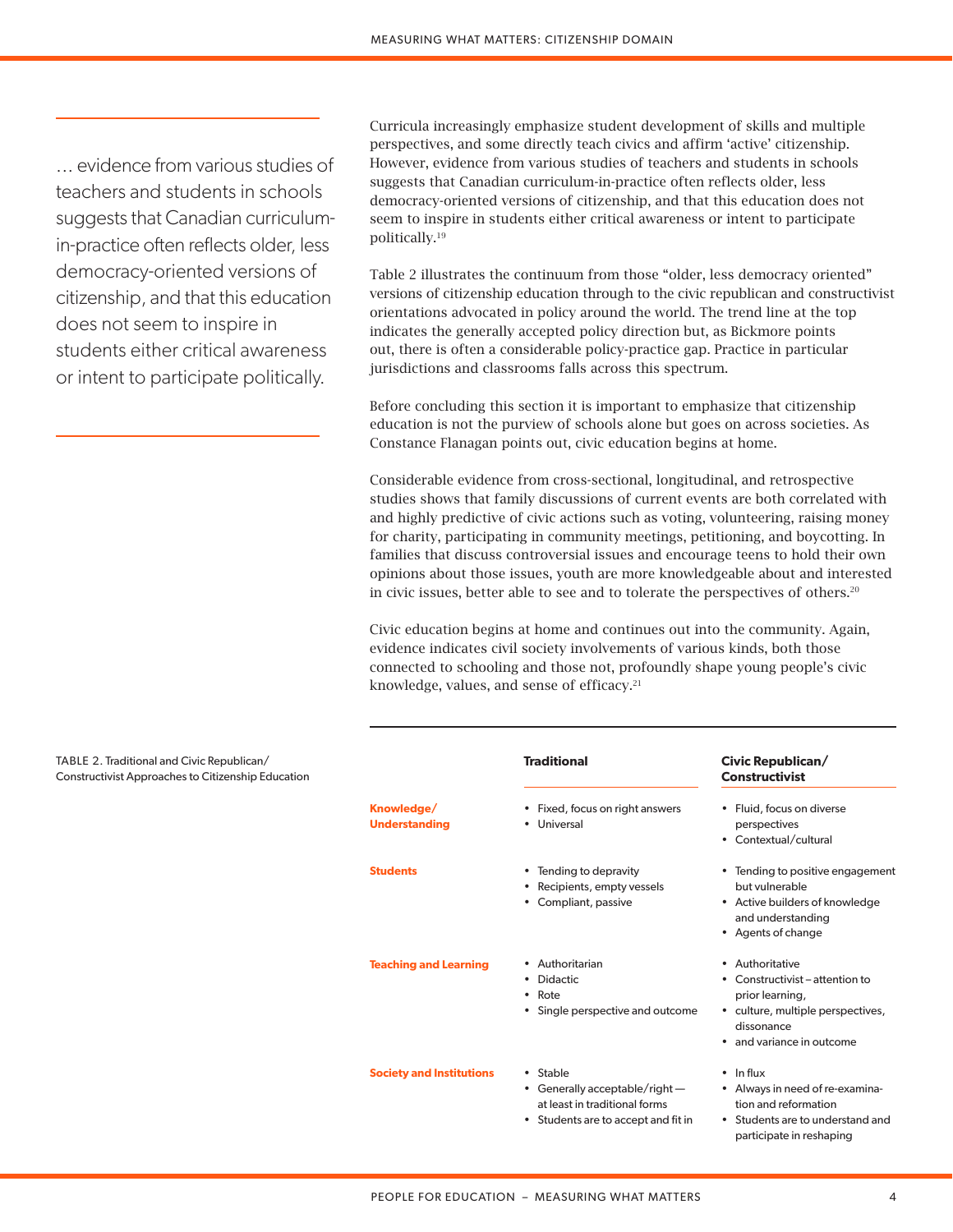As Constance Flanagan points out, "There is now an impressive body of research documenting both the academic and civic benefits of young people's engagement in community service and service-learning."<sup>22</sup> Her work in social psychology demonstrates some of the measureable outcomes of quality community service learning including open mindedness, social trust, and commitment to a broad common good. Kahne and Sporte examined the influence of a range of civic learning opportunities on more than 4000 students in Chicago schools and found, "The impact of civic learning opportunities and of experiencing service learning was both sizeable and substantially larger then any other measure in our study including students' prior commitments to civic participation."23 Billig and her colleagues studied the outcomes from national service learning programs in the US and found similar positive correlations between service learning and a range of outcomes including commitments to present and future civic participation, the development of civic skills, an a greater sense of civic efficacy.<sup>24</sup>

While research on service learning indicates a substantial range of positive outcomes it is important to emphasize two things. First, "not just any service stimulates civic engagement."25 Virtually all researchers in the area argue that service learning must conform to a particular set of design principles in order to be effective in fostering positive civic outcomes. These include, but are not limited to: close connection to curricular learning outcomes; student choice in identifying issues and ways to address them through community service; diversity of service opportunities; community partners who engage as mentors with students; opportunities to reflect on and celebrate learning; and clear formative assessment strategies.<sup>26</sup> The second thing to remember is that service learning is one of a number of active learning approaches such as "following current events, discussing problems in the community and ways to respond, providing students with a classroom in which open dialogue about controversial issues is common and where students study topics that matter to them, and exposure to civic role models" that are also "highly efficacious means of fostering commitments to civic participation."27

Finally, the general civic culture has a great impact on young people. A range of studies around the world indicate that adolescents already appear to be members of the political culture that they share with adults. If they are growing up in societies with a legacy of socialism or a strong social democratic tradition, they believe in heavier government responsibilities for certain aspects of the economy. If they are growing up within a long-standing free-market tradition, they are less likely than those from other economic traditions to believe that the government should intervene in the economy, for example, by providing jobs, controlling prices or reducing income inequality.28

It is very important to keep these other sites of citizenship education in mind both when thinking about educational policy generally and assessment of outcomes in particular.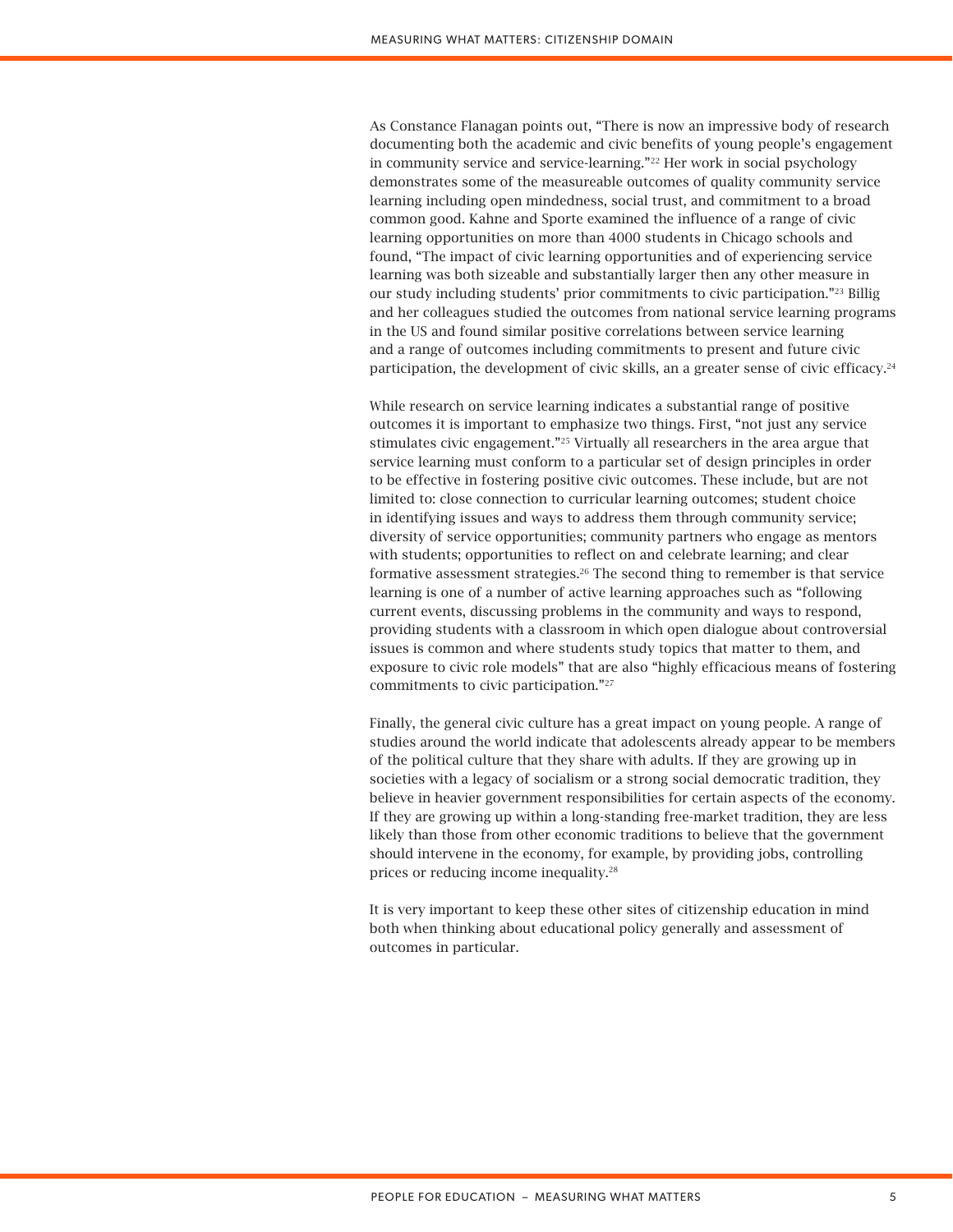# **PART 2: CRITICAL COMPETENCIES OF CITIZENSHIP**

# KEY QUESTIONS:

What knowledge, skills and dispositions (critical competencies) are developed through citizenship education and related curriculum areas?

How might progress be measured in these domains?

*"Recent debates in the literature suggest that citizenship education can (and should) have three core dimensions: a cognitive dimension (knowledge and understanding); an active dimension (skills and behaviours); and an affective dimension (values and attitudes)."*  Pupil Assessment in Citizenship Education: Purposes, Practices and Possibilities, 2009.29

The trinity of civic competencies described in the quote above – knowledge, skills, and values – has been accepted dogma in the field for many years. The problem is not disagreement with this general framework but, rather, dispute about what it means. What knowledge, skills, and values, are important for informed and engaged citizenship? Debates about these questions are ongoing and can be vociferous.

One recent manifestation of the battle to define appropriate civic knowledge has been the angst created in Canada in response to federal government initiatives in public history and commemoration. From the rewriting of a citizenship guide for immigrants, through a refocusing of the name and mandate of a national museum, millions for "the celebration of the bi-centenary of a minor British war," and changes to the names and symbols of branches of the Canadian armed forces, to aborted plans to examine the Canadian history curriculum across the country, the Conservative government has been repeatedly accused of attempting to fundamentally alter the way Canadians understand their country through reforming national icons, public history sites, and the teaching of history in schools.<sup>30</sup> The surprising thing is not that attempts are being made to politicize Canadian history and the teaching of the nation to the advantage of one particular political orientation, but the assumption that this is something new. Ken Osborne has produced a large body of work demonstrating that school history has been heavily contested ground in Canada for well over 100 years, and central to those debates have been questions about how to teach about the nation - or nations - of Canada.<sup>31</sup> Similarly, a persistent issue for Canadian citizenship education has been the search to discover or create some sense of shared national identity.<sup>32</sup> More than twenty years ago an American observer described this search as "the quintessential Canadian issue."33

In terms of determining what knowledge should be taught and assessed, "the cognitive revolution" of the twentieth century has had a profound impact on educational policy around the world.34 It is the revolution in thinking about how people learn that began with Piaget, continued in the work of Vygotsky and Bruner shows up today in a range of scholarship including Howard Gardner's work on multiple intelligences. This revolution calls for moving beyond what Gardner calls "the correct answer compromise" where knowing is reduced to "a ritualistic memorization of meaningless facts and disembodied procedures,"35 to help students develop a range of sophisticated conceptual and procedural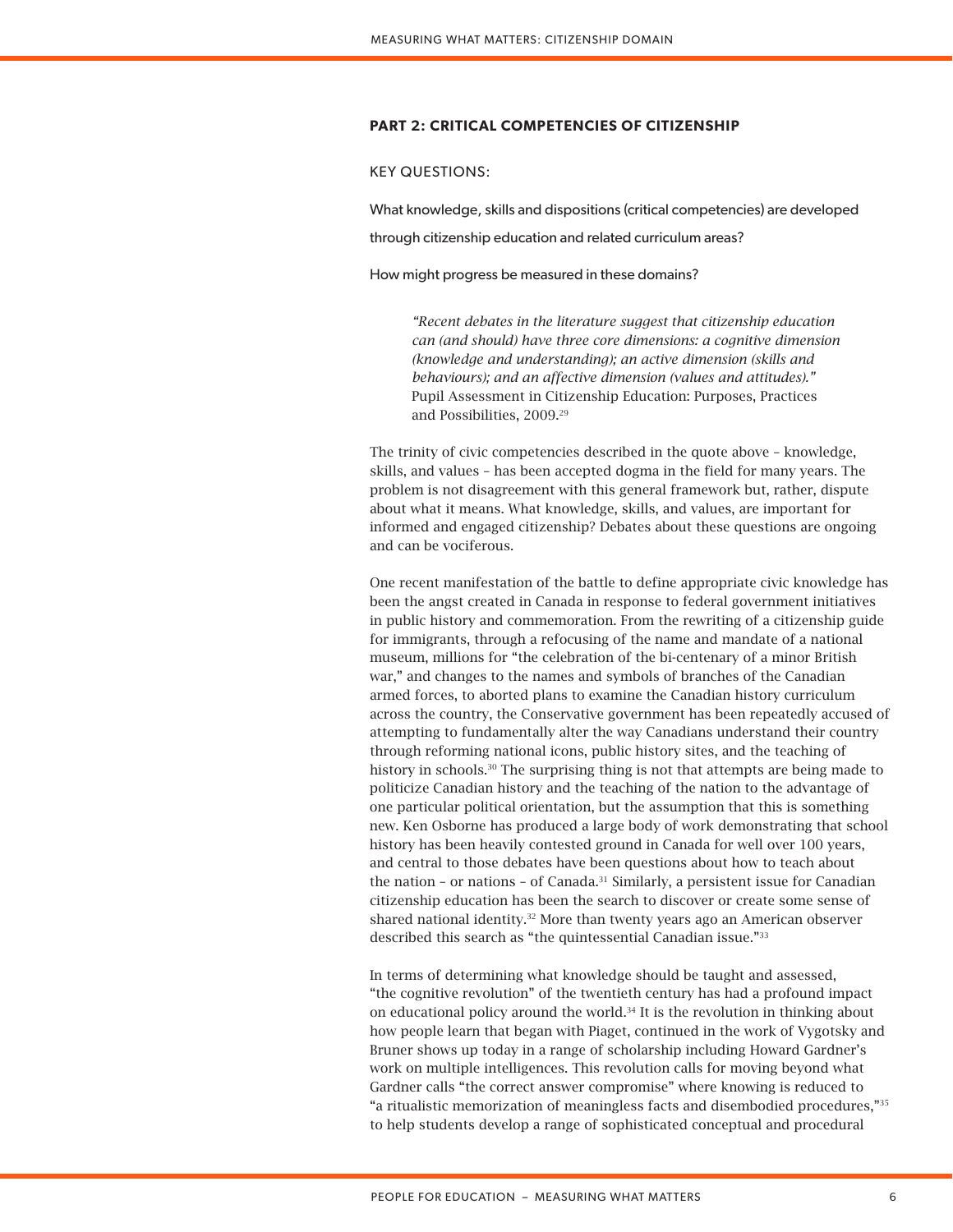understandings in the subject areas they study. For Gardner, this kind of understanding is "the capacity to take knowledge, skills, concepts, facts learned in one context, usually in the school context, and use that knowledge in a new context, in a place where you haven't been forewarned to make use of that knowledge."36

While mathematics and science education were much quicker to take up the challenge of the cognitive revolution, the last twenty years has seen a growing body of research in the area in social education generally and history education in particular. In Canada and around the world ministries of education, teachers, museum curators, public historians and scholars of history education are embracing a new approach to teaching and learning which includes knowing historical information but moves beyond that to focus on developing historical thinking. There are a number of specific frameworks for historical thinking but common to them all is an emphasis on developing student competencies with the key disciplinary processes of historical work – students are expected not only to know what historians know, but also how historians know.<sup>37</sup>

The model of historical thinking that is most influential in driving policy and curricular reform in public schooling across Canada is that developed by Peter Sexias and his colleagues at the Centre for the Study of Historical Consciousness at the University of British Columbia and articulated through the Historical Thinking Project (HTP).38 The HTP sets out a framework of six historical thinking concepts that are designed to "help students think about how historians transform the past into history and to begin constructing history themselves."39 The six concepts and the key questions they are meant to address are set out in Table 3.

Each of the six concepts is further elaborated to illustrate the central elements involved in developing more sophisticated understanding of how historians work with them and to help students become increasingly skilled at using them to do history. There is a large and growing body of international research indicating that even elementary school students can develop relatively sophisticated levels of this kind of thinking if properly taught.<sup>41</sup>

Citizenship education is well behind history education both in terms of research on how students and teachers understand and learn content in the area, but also in terms of articulating a key set of central concepts that underlie sophisticated understandings of citizenship. There are, however, growing bodies of work

| Concept                        |        | <b>Key Question</b>                                         |
|--------------------------------|--------|-------------------------------------------------------------|
| <b>Historical Significance</b> |        | How do we decide what is important to learn about the past? |
| <b>Primary Source Evidence</b> | >      | How do we know what we know about the past?                 |
| Continuity and Change          | $\geq$ | How can we make sense of the complex flows of history?      |
| Cause and Consequence          | $\geq$ | Why do events happen, and what are their impacts?           |
| <b>Historical Perspectives</b> | >      | How can we better understand the people of the past?        |
| <b>Ethical Dimension</b>       | >      | How can history help us to live in the present?             |

TABLE 3. Historical Thinking Concepts and Key Questions<sup>40</sup>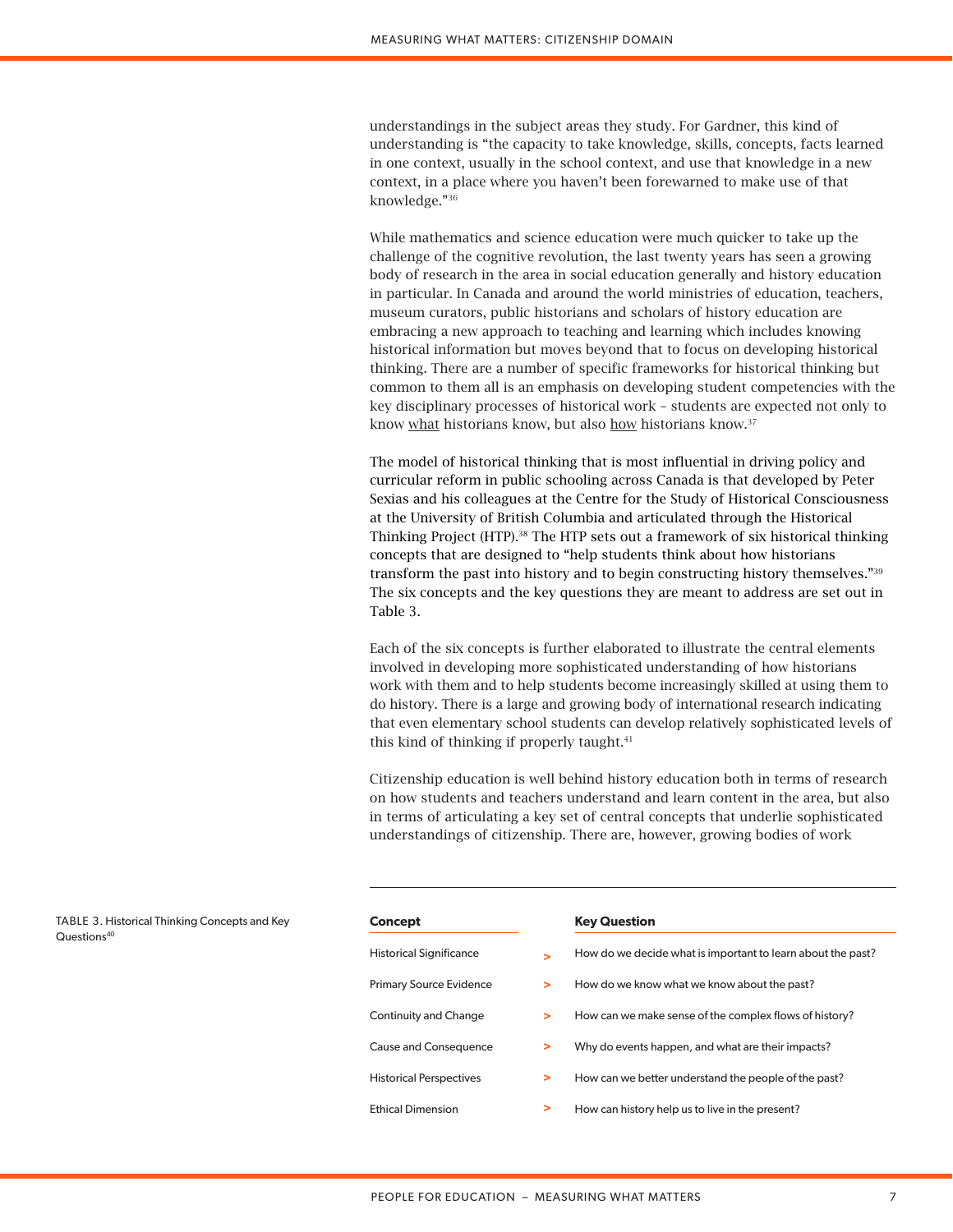in these domains. The revised Ontario social studies curriculum, for example, contains frameworks for disciplinary thinking including one on historical thinking largely modeled on the work of Seixas and his colleagues and an analogous one in civics designed to induct students into the "inquiry process and the concepts of political thinking."42 While in my view this framework falls short for several reasons, it is a start at defining key understandings for the field and in that respect very valuable.

One of the issues for measuring progress toward effective citizenship has been the lack of clear and measurable goals. It is not that jurisdictions have not identified outcomes but just the opposite, they have identified too many. As Peter Levine points out, in the search for accountability most jurisdictions have identified hundreds of specific outcomes for citizenship education, "far more material than would be possible to cover in the amount of time allotted to social studies." He goes on to contend that, "turning standards into long lists can lead to micro managing teachers, favouring breadth over depth, and even trivializing important concepts."43 As I have argued elsewhere, the field of citizenship education would do well to emulate history in defining a limited number of key concepts and processes that define proficiency in the area.

Table 4 outlines three sets of such proposed concepts or key ideas central to democratic citizenship; one developed by my colleagues and I for The Spirit of Democracy Project at the University of New Brunswick, the second proposed by Paul Woodruff in his book, *First Democracy: The Challenge of an Ancient Idea*, and the third from a recent report by leading American civic educators.<sup>44</sup> There is considerable overlap across these lists demonstrating that it should be possible to achieve fairly wide consensus of the core ideas underlying democratic citizenship.

While the establishment of a limited set of core concepts mirrors work in history education, it is important to point out some key differences in the fields. Citizenship is not a well-established academic discipline in the way history is but, rather, a social status and practice. Seixas and historical thinking scholars around the world have drawn their frameworks directly from the processes of the discipline of history as practiced by historians. The field of citizenship education draws on the knowledge and processes of several disciplines such as political science, history, sociology, and social psychology. Good history, including good

TABLE 4. Central Concepts/Ideas of Democratic **Citizenship** 

| <b>Spirit of Democracy</b><br><b>Project</b> | <b>Paul Woodruff</b>             | <b>Youth Civic Development</b><br>and Education               |  |
|----------------------------------------------|----------------------------------|---------------------------------------------------------------|--|
| • Government by consent                      | • Freedom from tyranny           | • Core values of the                                          |  |
| of the governed/<br>Popular sovereignty      | • Harmony                        | US civic tradition such as<br>liberty, equality, opportunity, |  |
| • Fundamental freedoms                       | • The rule of law                | justice, independence, and                                    |  |
| Diversity<br>$\bullet$                       | • Natural equality               | E Pluribus unum                                               |  |
| • Equality/Equity                            | • Citizen wisdom                 | • Awareness of global civic<br>issues;                        |  |
| • The rule of law                            | • Reasoning without<br>knowledge | • Power: who has it, how do                                   |  |

- General education
- you get it, and what it means in a self-governing society

• Privacy • Loyalty

• Civic Responsibility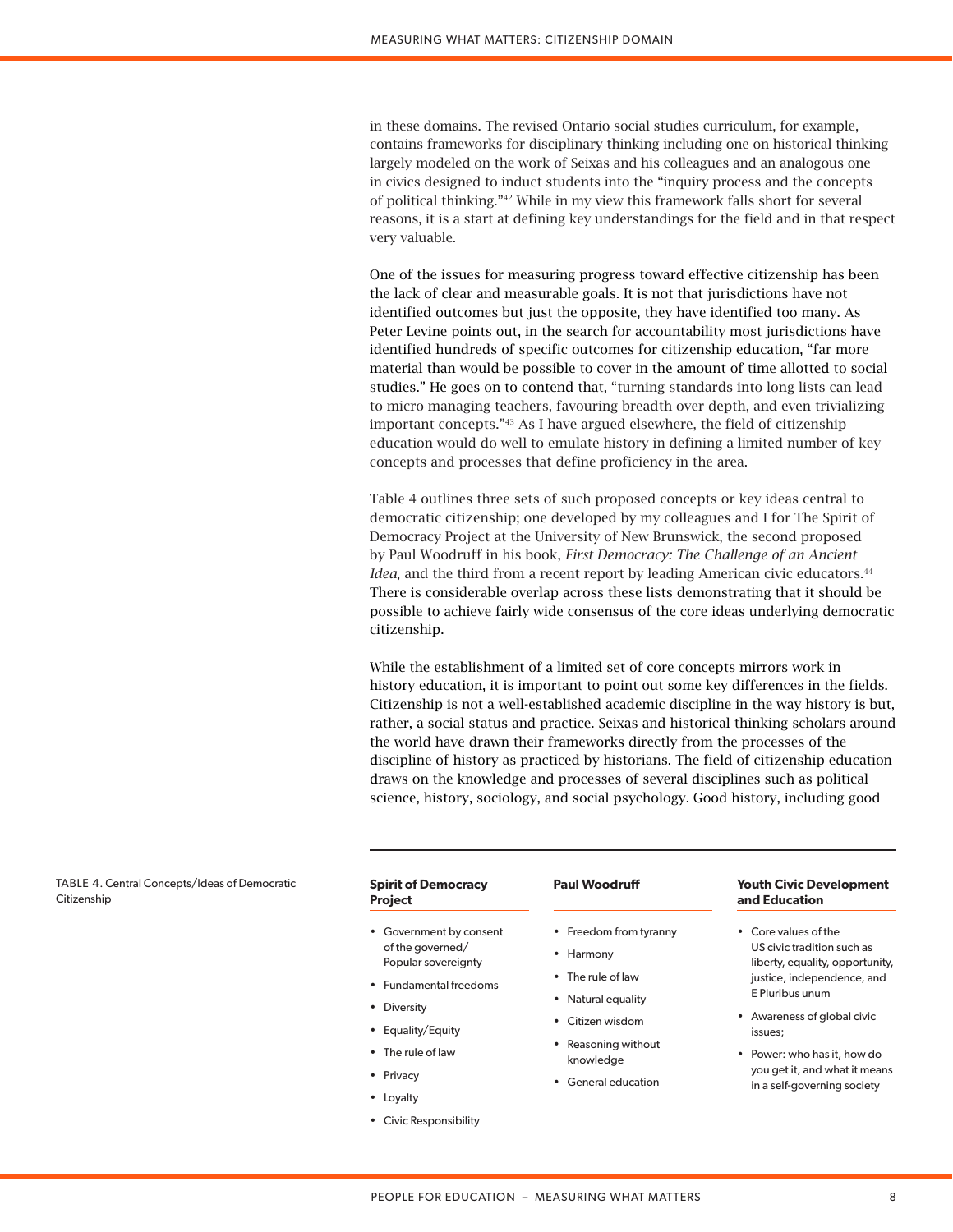Citizenship is not a wellestablished academic discipline in the way history is but, rather, a social status and practice.

historical practice, is judged by the standards of the community of scholars in history, but good citizenship is a much more amorphous idea and might be expressed and judged in a wider range of circumstances.

Once a set of concepts or ideas is established, it will be necessary to set out what progress looks like in terms of developing understanding of them; particularly understanding that moves beyond "the right answer compromise" described above. The teaching and learning approach of *The Spirit of Democracy Project* might provide some insight here. It is rooted in social constructivism and particularly in the work of Russian psychologist and learning theorist Lev Vygostky.45 Fundamental to this approach to teaching is the idea that knowledge is "a cultural product."46 In other words ideas and concepts do not have inherent meanings apart from those created and negotiated by people in particular contexts. Ideas, then, are complex and fluid and may mean different things to different people. Sometimes those differences exist across time or contexts but often the same concept can be understood somewhat differently by people in the same time and place; that is, they can be contested. Take the idea of democratic government as the "the consent of the governed," for example. Almost everyone would agree that rule by "the people" is a necessary condition for democracy but there is wide disagreement about what precisely that means. One area of contention is the question of who should constitute the governed whose consent is required. In Ancient Athens, widely acknowledged as the first democracy, those included as citizens represented a minority of the total population: women, foreigners and slaves, although certainly governed, were not asked for their consent.

In contemporary Canada while a much larger percentage of the population is entitled to play a role in selecting those who govern, not everyone is included. Under the Canada Election Act voting is restricted to citizens over the age of 18 who meet particular residency requirements. There are a number of organizations, in Canada and elsewhere, which feel that the age restrictions exclude younger people from legitimate participation in their own governance and argue that the voting age should be lowered.47 Until quite recently the Act also excluded "every person undergoing punishment as an inmate in any penal institution for the commission of any offence."48 That provision of the Act was challenged by one inmate who argued his constitutional right to vote ought to override that section of the Election Act. The Supreme Court of Canada agreed and in May of 1993 ruled that the blanket stripping of the franchise from inmates was unconstitutional. In 1999, however, the Court upheld the amended Act that prohibited from voting only prisoners serving more than 2 years, ruling it a more limited and justifiable limitation on the constitutional right to vote.49 The point is simply this, while all agree that in democracies citizens have a right to participate in their own governance, exactly who gets included is contested.

There is also disagreement about how citizens are to give their consent. In Canada the consent of the governed is generally obtained through the election of representatives to various levels of government. At the federal and provincial levels these representatives are selected using a "first past the post" electoral system that often leads to the election of individual representatives and whole governments with much less than 50% of the popular vote. In fact, it is rare in Canada to have a government elected with more than 50% of the popular vote. Some believe this system is at least partly responsible for growing voter apathy and consequent record low turnouts at the polls because the end results are not reflective of the will of the people - the consent of the governed.<sup>50</sup> Other jurisdictions, Italy and Israel are two examples, elect representatives proportionally with parties getting seats based on the percentage of the popular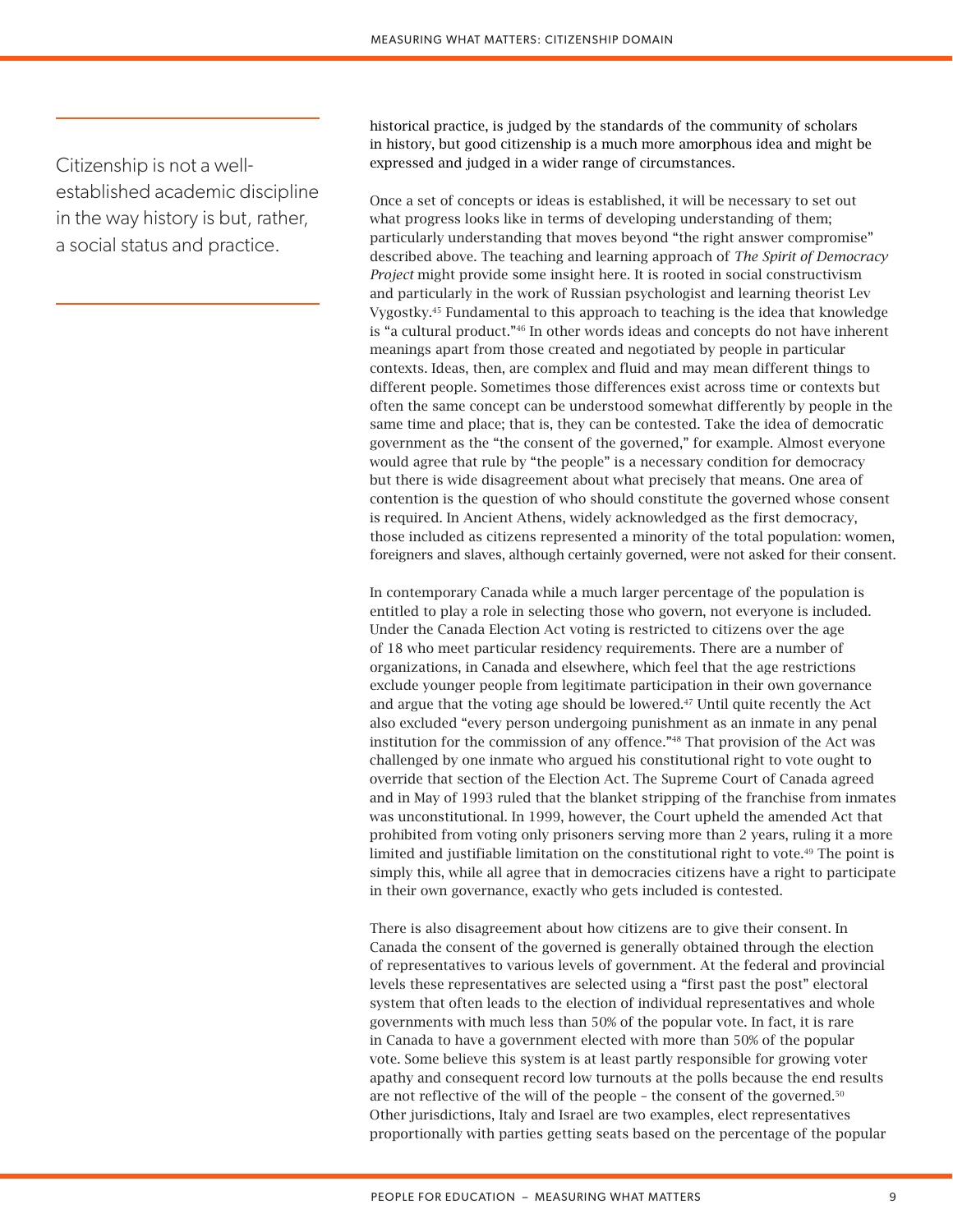vote they obtain. This often leads to minority and coalition governments but is seen by some as more fairly representing the choices made by citizens. Again, the consent of the governed is a necessary condition for democracy, but that consent can be and is obtained in a myriad of ways.

This same kind of complexity and fluidity exists for most important civic concepts. Respect for diversity, for example, shows up as a goal in the public policy of most democracies. But how is that respect to be manifested and what, if any, restrictions should the state impose on diversity? In fact, all democratic societies both protect diversity and limit it at the same time. In Canada, for example, people have the constitutional right to both diverse opinions and free expression. If, however, that expression includes promoting hatred of certain groups of people it might be deemed illegal. In considering the tensions between respecting and honouring diversity and maintaining social cohesion several Québec writers pose a key question, "On what foundation can we argue that the State must sometimes impose limitations on recognition of diversity?"51

So, what would a complex understanding of the core concepts of citizenship look like? At the basic level it means being able to define the concept through setting out its critical attributes. That has often been the limit of traditional teaching and assessment but creating a knowledge base to support informed and critical engagement requires much more. The next step is demonstrating an understanding of how the concept has been operationalized across time and contexts. In other words an understanding of how it has been manifest in different societies and the forces that have shaped those manifestations. Students should, for example, understand that different democratic societies have implemented the consent of the governed in different ways and that the extension of franchise rights have often come as the result of struggle. Important also is the ability to describe the way the idea or concept is manifest in their own society and to demonstrate an understanding of the contemporary tensions, positions, and possibilities for the concept or idea in their own context. Finally, students should be able to articulate a tentative position (almost all positions in a democracy should be tentative and open to exploration) of their own as to how the concept or idea should be manifest in their time and context. This kind of complex understanding lays a solid basis for engaging with others in attempting to operationalize the idea in contemporary society (Figure 1).

#### FIGURE 1. Complex Understandings of Democratic Ideas

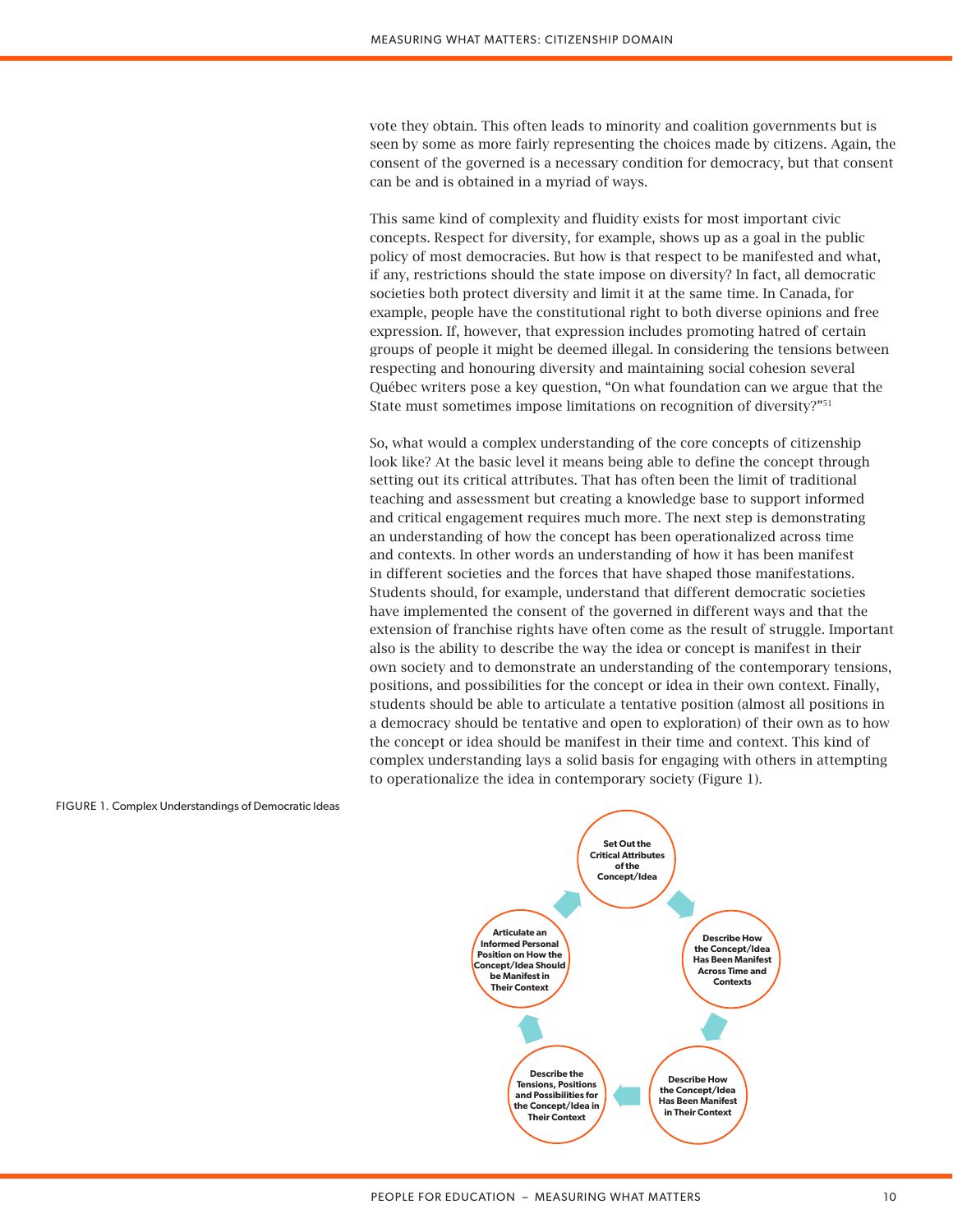It should be obvious that this kind of critical conceptual understanding necessitates the learning of significant amounts of specific factual information as well. Students with a critical conceptual understanding of the concept of popular sovereignty, for example, will be able to describe a range of ways in which societies have operationalized that idea including the direct democracy of Ancient Athens and various approaches to representative systems including detailed knowledge of different voting systems. In addition to this description, they will be able to discuss the strengths and weaknesses in any or all of these approaches and apply that knowledge to developing their own position on the contested concept. Later in the paper I will discuss some of the specific knowledge necessary to facilitate various kinds of civic engagement.

Virtually all citizenship educators agree that knowledge is not the only important outcome area for civic education. Students must also develop in their ability and disposition to act in ways that are consistent with democratic values. As with the knowledge area, there are competing ideas about what constitutes democratic values but, again, there are core ideas that cut across most lists. Benjamin Barber argues that the central democratic value is humility. "After all," he writes, "the recognition that I might be wrong and my opponent right is at the very heart of the democratic faith."52 In writing about some of the fledgling democracies in Eastern Europe after the fall of the Berlin Wall, George Schöpflin makes the point that it is possible to have the form of democracy without an underlying commitment to democratic values. He writes that "post-communist systems were consensual, a consent that was expressed regularly in elections and through other institutions, but were not democratic in as much as democratic values were only sporadically to be observed."53 Schöpflin argues that societies have what he calls first and second order rules. "First order rules include the formal regulation by which every system operates, like the constitution, laws governing elections, procedures for the settlement of conflict and the like" – the form of democracy. "Second order rules are the informal tacit rules of the game that are internalized as part of the doxa" – the spirit of democracy. In a democracy these second order rules include "key democratic values of self-limitation, feedback, moderation, commitment, responsibility, [and] the recognition of the value of competing multiple rationalities."54

There is a growing body of evidence that approaches to citizenship education that allow for student voice and active engagement in schools and communities can have a significant impact in fostering these kinds of democratic values. As Meria Levinson points out, "Research over the past forty years, across dozens of countries, has conclusively demonstrated that students' belief that they are 'encouraged to speak openly in class' is a 'powerful predictor of their knowledge of and support for democratic values, and their participation in political discussion inside and outside school.'"55 That research also provides examples of instruments and procedures that can be used in assessing students' commitment to democratic values.

The final area of critical competencies in citizenship is skills. All curricula in social studies and citizenship identify long lists of skills that are foundational for citizenship. For example, the revised Ontario curriculum identifies broad skill areas for development such as: "Voice informed opinions on matters relevant to their community: Adopt leadership roles in their community . . . Investigate controversial issues; and Demonstrate collaborative, innovative problem solving."56 Each of these categories involves a large set of specific skills.

For the most part, the skills required for effective citizenship are shared with other areas of the curriculum. For example, critical literacy is fundamental to

Virtually all citizenship educators agree that knowledge is not the only important outcome area for civic education. Students must also develop in their ability and disposition to act in ways that are consistent with democratic values.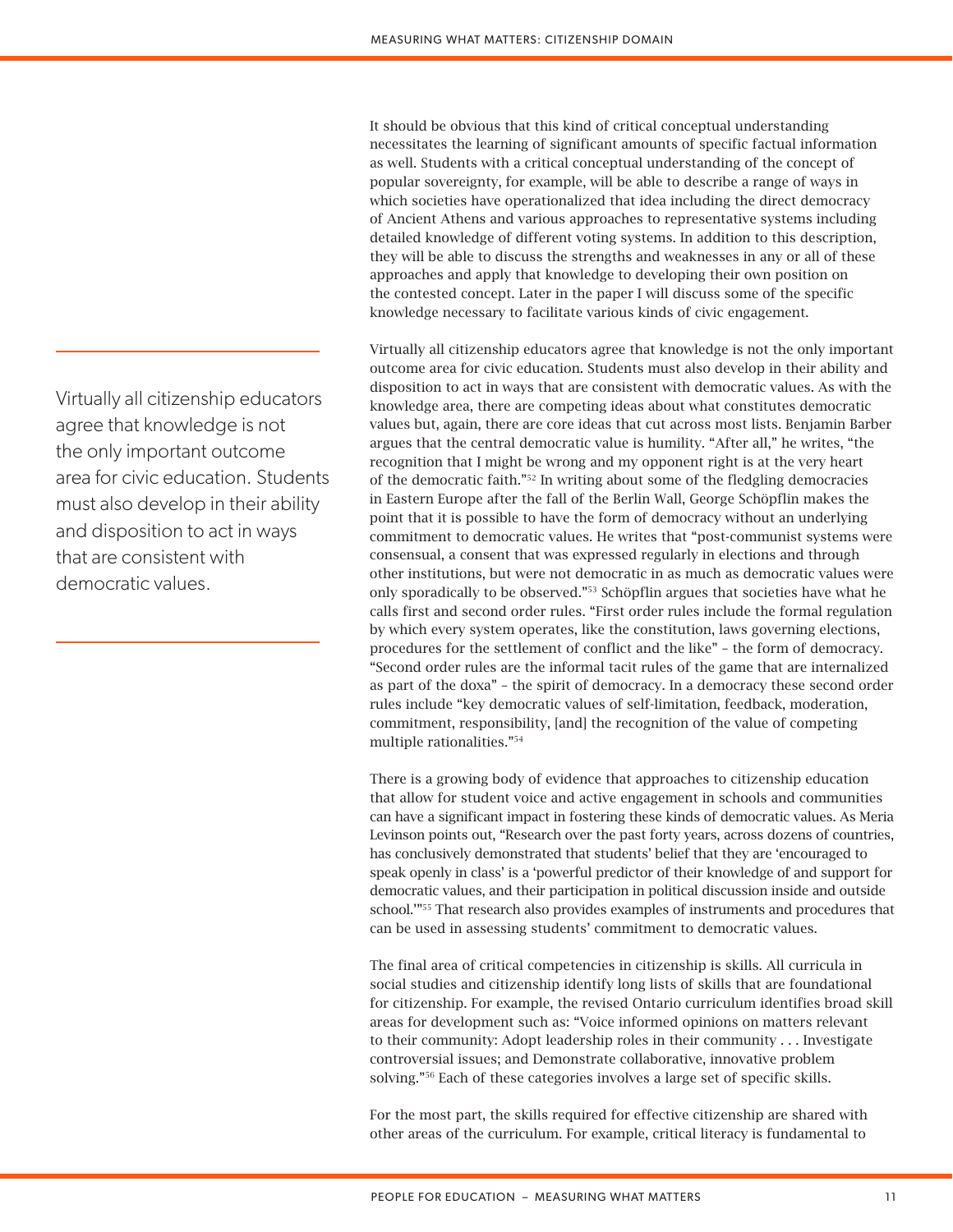effective citizenship but is also the specific focus of language arts curricula as well as other subject areas across the curriculum. As one of the participants in a Delphi study designed to garner consensus among 100 prominent Canadians about the key features of democratic citizenship pointed out, traditional skills in reading, writing, speaking and other forms of communication are absolutely essential for effective citizenship. What is the use of the right to free speech, he contended, if a person has no ability to express him or herself effectively? Such a person has the right but no remedy – no way to access or operationalize it – and rights without remedy are meaningless.57

Citizenship education does, however, offer unique takes on some of these skill areas. For example, Community Service Volunteers in the UK has done a lot of work to support the citizenship education curriculum by developing civic projects in which students can engage in civic writing and civic speaking. The students are involved in writing and presenting to politicians and policy makers for a clear and genuine civic purpose rather than the contrived exercise of a classroom essay. This enhances the development of particular skills of persuasive writing and speaking.58 More needs to be done to explore the cross curricular connections of civic skills.

# **PART 3: MEASURING PROGRESS**

KEY QUESTIONS:

What are current approaches to measuring progress in citizenship?

Are there emerging approaches not yet in wide use?

What are potential new and innovative approaches to measuring progress in citizenship?

*Civic education "has the potential to lead the way into a new generation of educational assessment . . . Multiplayer real-time simulations, digital civic portfolios and badges, authentic online civic engagement, and demonstrated off-line civic action are all promising avenues for civics instruction and assessment."*<sup>59</sup> Meira Levinson

In the introduction to the paper I claim that little is known about either the teaching of, or achievement in, citizenship education in most jurisdictions around the world. While that is generally true there is a growing body of evidence about both these areas from academic research and national assessment programs in some countries. That knowledge provides an important baseline for discussions about moving forward in developing comprehensive approaches to assessment in civic education. In addition, the data collection and analysis techniques used in the research and assessment process provide interesting examples of techniques that might be adapted to establish substantive assessment instruments for progress in civic education in Canada. Space does not permit a detailed examination of all the research and assessment approaches so I will highlight some promising developments and then move on to propose a direction for developing civic profiles as an approach to assessment and planning in citizenship education.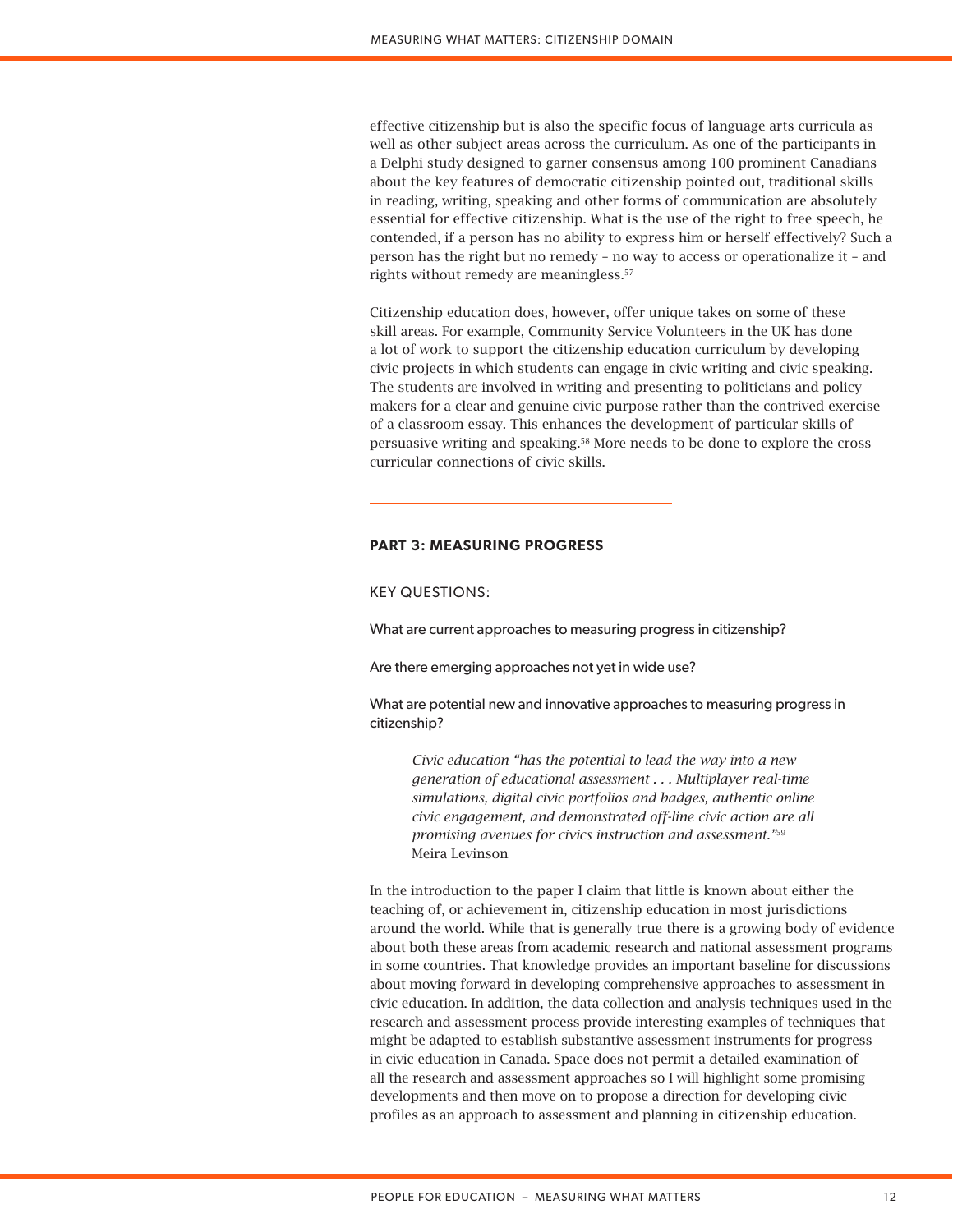... good teaching depends on knowing what students think when they arrive in class and taking direct and repeated steps to confront their cognitive frames in order for them to consider new ideas and approaches.

# LEARNING FROM RESEARCH ON STUDENTS' COGNITIVE FRAMES

A key tenet of the cognitive revolution discussed above is the belief that people come to any learning situation with a set of cognitive structures that filter and shape new information in powerful ways. Gardner calls these structures "mental representations" and argues they underlie the fact that "individuals do not just react to or perform in the world; they possess minds and these minds contain images, schemes, pictures, frames, languages, ideas, and the like."60 The literature uses a range of different terms but generally refers to this phenomenon as prior knowledge; meaning the knowledge learners bring with them to the classroom or any other learning situation.<sup>61</sup> Research on prior knowledge consistently shows cognitive schema to be persistent and resistant to change. "If one wants to educate for genuine understanding, then, it is important to identify these early representations, appreciate their power, and confront them directly and repeatedly."62 To put it another way, good teaching depends on knowing what students think when they arrive in class and taking direct and repeated steps to confront their cognitive frames in order for them to consider new ideas and approaches.

There is a growing body of research from citizenship and history education helping us understand the civic ideas and theories young people hold. The work of my colleagues and I in examining students' conceptions of key ideas related to citizenship including dissent, participation, and ethnic diversity is one example. In the area of voting, for example, our work demonstrates young people's decision not to vote is often neither an expression of ignorance or apathy. Many of the participants in our research hold sophisticated understandings of voting, including being able to articulate the struggles of women and minorities to obtain the franchise, and they clearly know how to vote. They often tell us, however, that they either do not vote now or, if not 18, that they do not intend to vote in the future. They go on to articulate a range of reasons for why they are sceptical about voting.63 This kind of knowledge about student thinking is important in planning for civic education to effectively address this area. Current voter education programs almost always focus on increasing knowledge of voting procedures or reasons to vote but the young people in our research are often well ahead of those programs.

A significant body of research from history education demonstrates that students often share national or cultural characteristics in the cognitive frames about their own societies. Research in the US, for example, shows that a shared cognitive framework of progress and freedom is common and persistent in American students' understandings of their national history. Other work demonstrates that other national and cultural contexts shape historical understanding in particular ways as well. High school students in Northern Ireland, for example, have much different perceptions of their national story. In contrast to American students, these young people do not believe progress, at least in terms of dealing with the religious and cultural divisions in the territory, is possible. For them, history demonstrates the substantial divisions in the country cannot be changed.<sup>64</sup> In the Canadian context, Létourneau found Francophone Québec students' had very well developed "mythistories" of the history of Québec and Canada. He writes, "Practically all students I tested, from Grade 11 to the university level, used a narrative that is, in a way, traditional. It refers to the timeless quest of Québécois, poor alienated people, for emancipation from their oppressors."65 This frame is, Létourneau contends, not consistent with the most recent work of historians. Carla Peck's work in multiethnic contexts in Vancouver demonstrates that historical understanding is also shaped by students' particular ethnic and cultural backgrounds.<sup>66</sup>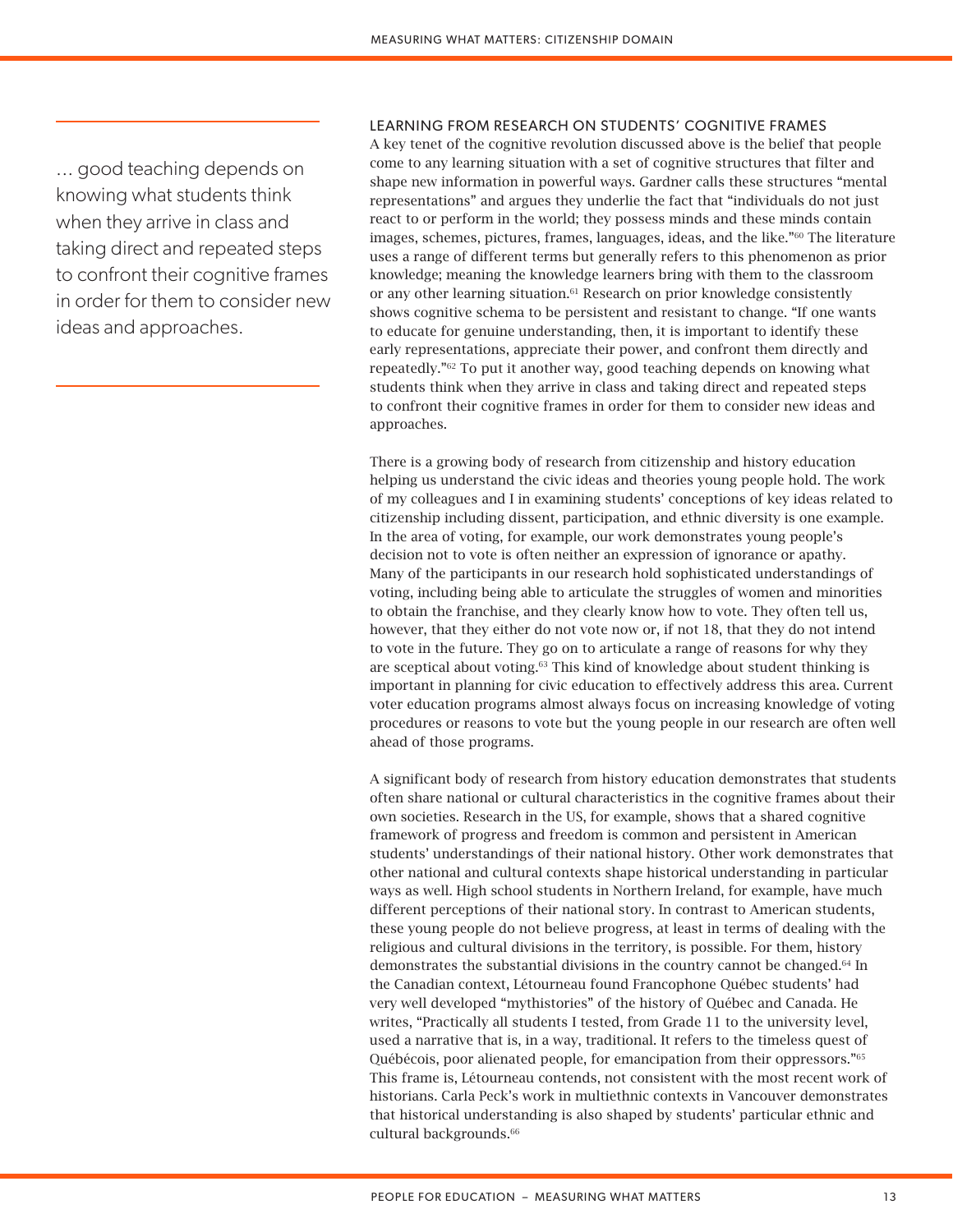These kinds of cognitive frames have obvious implications for civic education both in terms of how students see their particular 'nation' and how they might view ideas like the common good or what constitutes appropriate civic engagement. Given that cognitive schema such as these prove persistent and resistant to change, the pedagogical implication for citizenship education is that students must both be taught to see the internal contradictions in their own narratives as well as to explore the narratives of others.67 Helping students develop more nuanced and sophisticated understanding is a long term and complex process.

These are just two small examples from a large pool of work. The point is that we are beginning to understand much more about young people's conceptions of key aspects of citizenship. Any assessment project should help build on that body of work because those kinds of understandings are essential for structuring appropriate curricular and pedagogical responses. Assessors can also learn from the research techniques employed in this work, some of which collected data from large populations, in developing measures to assess substantive aspects of learning related to citizenship.

# LEARNING FROM RESEARCH ON POLITICAL SOCIALIZATION

As I said above, much policy and practice in citizenship education is crafted in response to the three crises of citizenship: ignorance, alienation, and agnosticism. While aspects of these crises are real and need to be addressed in education, they are often presented in oversimplified fashion and therefore responses frequently take the form of blunt instruments rather than precise tools. If we take concern about declining rates of voting and participation as one example, it becomes clear that the problems are not as simple as they seem on the surface.

In his book length study, Canadian political scientist Paul Howe argues that "at least one-third of Canadians under thirty, and probably slightly more, have largely checked out of electoral politics."68 For Howe, declining voting rates are not the whole story but "the canary in the disengagement coal mine," signalling much more pervasive detachment.<sup>69</sup> Howe goes on to show that disengagement is not evenly distributed across society but far more prevalent among those with less income and less education. Richard Niemi makes the same point about disengagement in the US but extends those excluding themselves to include members of particular ethnic or racial minorities.<sup>70</sup>

A substantial amount of research from the United States affirms Howe and Niemi's findings and indicates the gap is not only in terms of participation in political and other civic activities but in civic opportunities offered in schools. Levinson writes about the "profound civic empowerment gap" that exists for students from marginalized populations in the US and virtually every chapter of the edited collection *Making Civics Count: Citizenship Education for a New Generation* details some aspects of the difference in opportunities provided to students from different socioeconomic classes or racial and ethnic groups.<sup>71</sup> This extends to the very structures of schooling. As James Youniss points out, research demonstrates that "schools with high proportions of economically disadvantaged students tended not to have student governments. And if they had governments, students were given little voice in policy."72

One of the key areas of differentiation emerging from research on young people's political socialization is gender. Flanagan and her colleagues studied the political theories of young people across six nations concluding, in part, "Across all six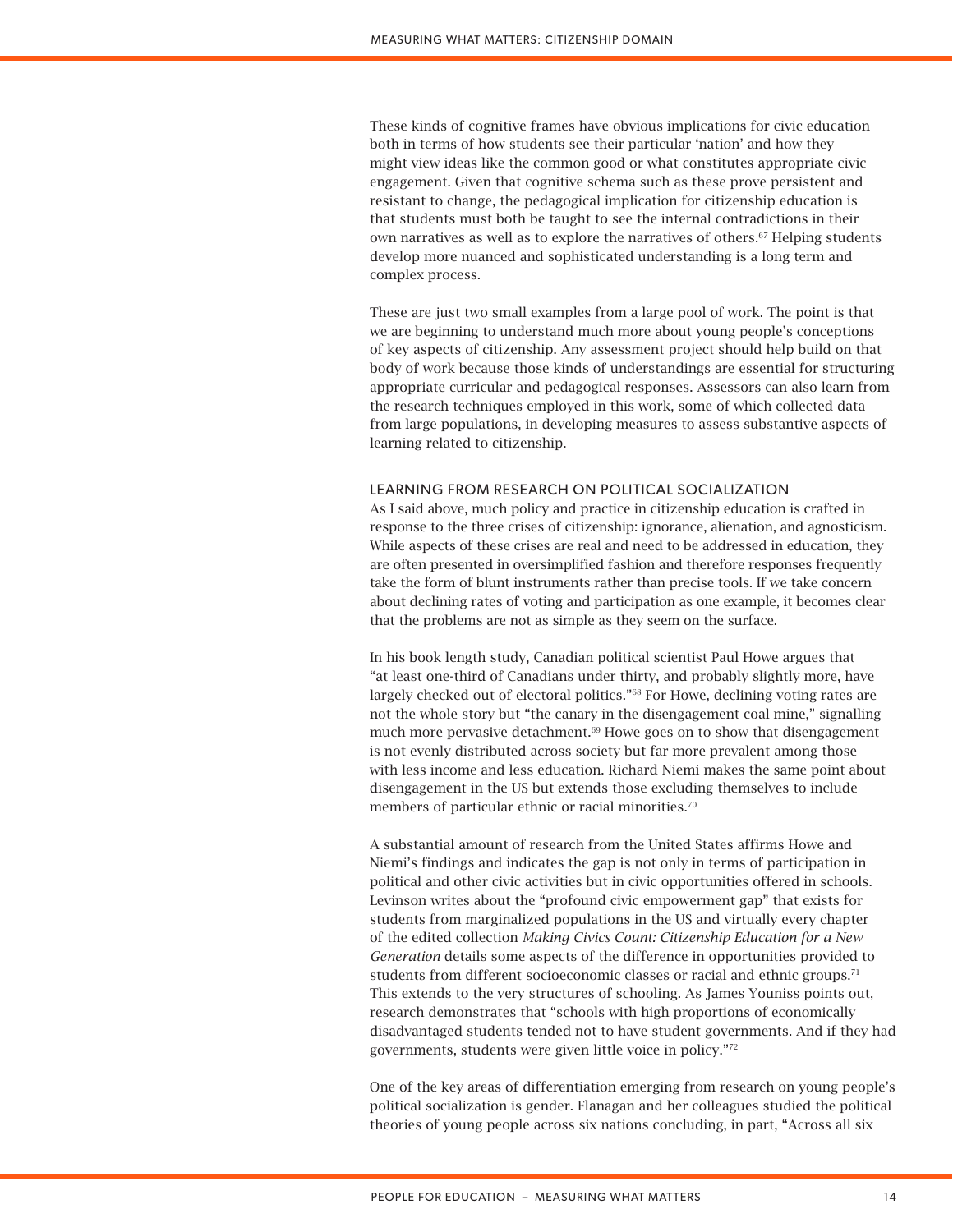nations, gender was consistently related to adolescents' interpretations of the social contract."<sup>73</sup> Across the board females were "more likely than their male peers to be concerned about inequalities in their society and the conditions faced by marginalized groups."74

Research conducted by my colleagues and I also demonstrates gender is an important factor in shaping the disposition to participate in civic life. Consistent with Flanagan's findings, the young women we study are more likely to be engaged in philanthropic and social justice oriented work in their communities. When it comes to engagement with the formal political system, however, these same young women are far less likely than their male counterparts to see personal engagement as a possibility for them. They consistently express less interest in the area and indicate they feel unqualified (despite their experience in community work) to participate.<sup>75</sup>

Again, this is a very small sampling of available work but two significant implications are: first, that we need a much more nuanced understanding of civic engagement/disengagement and cannot assume that one pattern of behavior or attitudes fit for all citizens and, second, given that civic knowledge and engagement may differ between and among groups a one size fits all approach to civic education and assessment may not be appropriate. Again, the methods of data collection and analysis used by these kinds of researchers might be valuable examples in designing assessments for civic education.

# LEARNING FROM NATIONAL AND CROSS NATIONAL STUDIES OF CITIZENSHIP EDUCATION

The increasing impetus to reform citizenship education has been accompanied, in some areas, with research to support policy and practice. Colleagues and I compared citizenship education reform across four nations (Australia, Canada, England and the US) and concluded that the English approach was by far the model to emulate.76

Concurrent with the establishment of citizenship as a statutory part of the national curriculum in 2002, the former Department for Education and Skills (DfES) commissioned the National Foundation for Educational Research (NFER) to conduct a multi year longitudinal study of citizenship in schools. The focus of the longitudinal study was on tracking a cohort of young people who entered secondary school in September 2002 and were the first students to have a continuous statutory entitlement to citizenship education.<sup>1</sup>

In addition to the requirements of the longitudinal study, NFER completed a number of other studies commissioned by the DfEE. This was combined with including citizenship as one of the key areas to be examined during regular Ofted inspection mentioned in the introduction to this paper. What is particularly important in the development of the research base in England is the clear commitment that exists of pursuing an evidence-based approach to citizenship education.<sup>77</sup>

The NFER longitudinal study provided a substantial range of findings on student learning across the domains of citizenship: knowledge, skills, and values. It has published a number of reports that can be drawn on in the development of assessment procedures. Consideration of classroom and school climate has also played a role in the monitoring of the implementation of the National Curriculum citizenship program in England. In the early cross-sectional surveys conducted by the NFER, teachers' reports on several aspects of classroom life in citizenship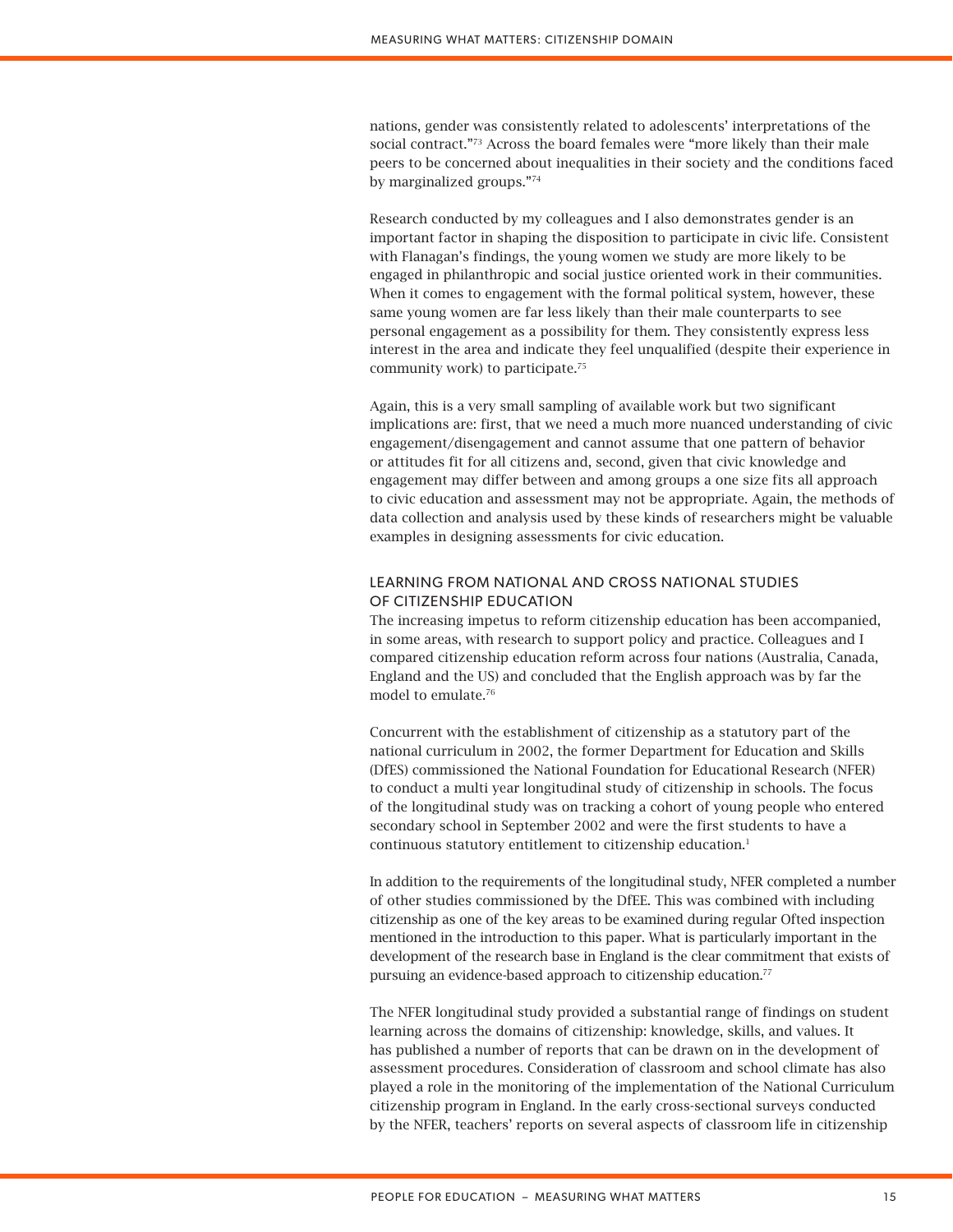studies were subjected to factor analysis. One of the central factors influencing instruction was shown by the analysis to be "classroom climate." High scores on the climate index showed that students "discuss and debate, bring up issues for discussion, receive unbiased information from teachers, express their views even if they disagree with teachers, and are encouraged to make up their own minds."78

The largest international study of civic education was conducted under the auspices of the International Association for the Evaluation of Educational Achievement (IEA). The two-phase study of began in 1990 with the first phase consisting of the development of national case studies of the intended curriculum in civic education for 14 year-olds in participating countries.<sup>79</sup> These were used as the basis for developing extensive testing and survey instruments used in the second phase to assess civic knowledge, skills and attitudes as well as things like classroom practice and pedagogy in the area. Initially, Canadian provinces that were members of the IEA showed no interest in participating. The Federal Government, however, was interested in the information such research might provide and it persuaded the provinces through the CMEC. The federal government provided the funding with the then Department of Secretary of State (now Canadian Heritage) putting up \$50,000 and Canada was allowed to join the study late. A research team at the University of New Brunswick developed both the case study for Canada and a feasibility study for participation in Phase 2.80 The Federal Government was very interested in participating in the second phase but the CMEC balked and Canada was left out, thereby missing the opportunity to collect important base-line data on citizenship education in this country. Data that would provide both important national and provincial information – we know almost nothing about the civic knowledge, skills and dispositions of Canadian students or about teaching practices in Canadian schools – and the basis for international comparisons. Phase 2 reports are being widely used in informing policy and programming for civic education around the world.81 The IEA instruments are publicly available, however, and would be very helpful in the development of large scale, valid and reliable assessment tools.

This section provides one example each of national and international research studies in citizenship education. There are a number of other possible examples and all have the potential to provide significant guidance in the development of assessment procedures and instruments.

# LEARNING FROM LARGE SCALE ASSESSMENT PROGRAMS IN CITIZENSHIP

A number of educational jurisdictions mandate large-scale assessments of civic learning. In the US civics is part of the National Assessment of Educational Progress (NAEP) with students assessed in the area at grades four, eight and twelve. Australia runs a similar process at years six and ten as part of its National Assessment Program. The broad areas covered in the student assessment of these programs are summarized in Table 5 on the next page.

Both assessments also include surveys for schools, teachers, and students about how citizenship is addressed in curricular, co-curricular, and extracurricular activities. Students are asked, for example, if they have the opportunity to participate in student government, express their opinion in class, or engage in community based learning experiences. This data adds to the reports of student progress by providing a picture of how civics is delivered in the jurisdictions. Analysis of the last round of NAEP assessments, for example, painted a relatively bleak picture of the delivery of civics in school.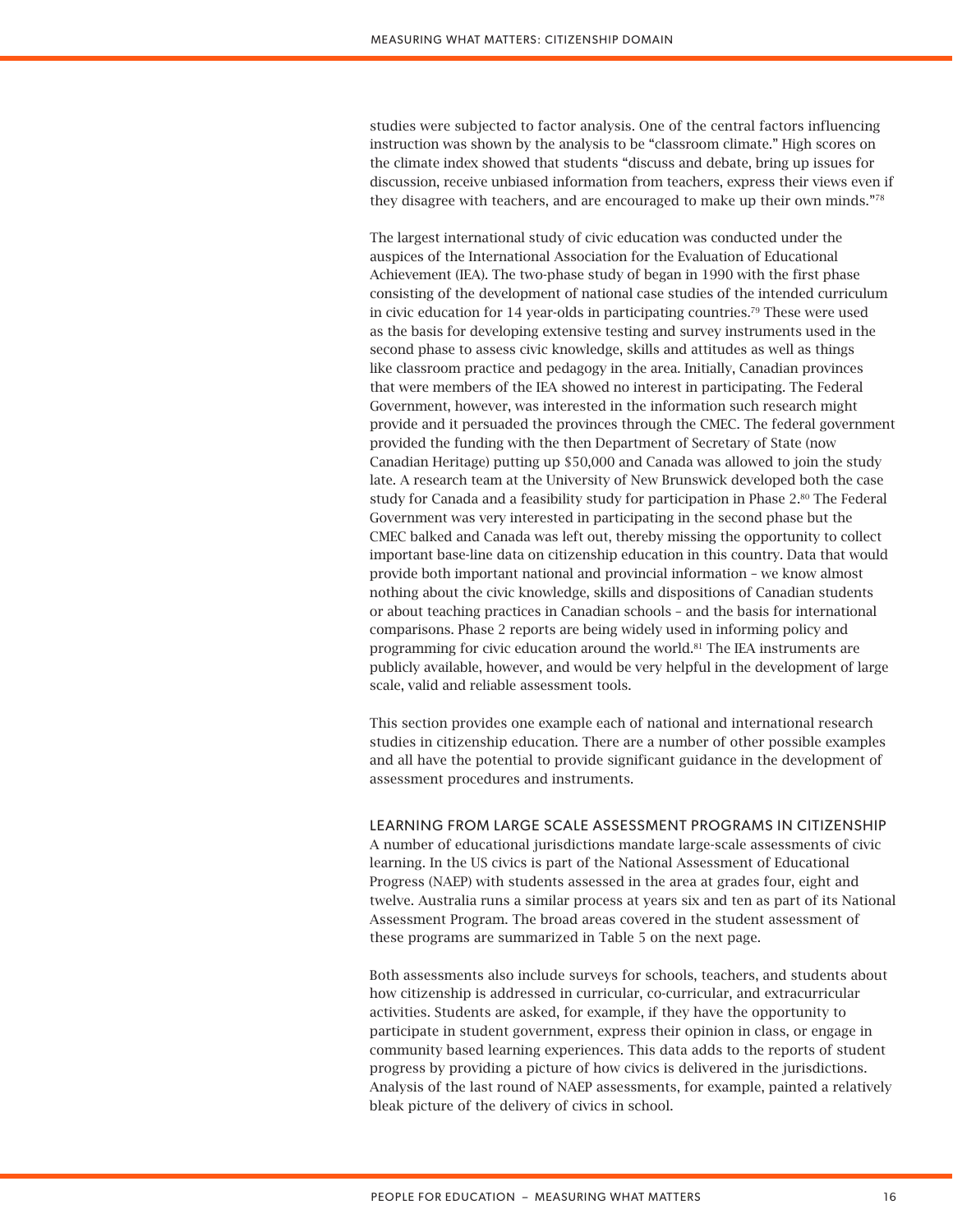Only a minority of eighth-grade students report that their civics classes include curricula other than the textbook or discussion of current events. Fifty-nine percent of fourth-grade students, 53 percent of eighth-grade students, and 56 percent of twelfth-grade students report that they never participate in simulations or mock trials. Nearly 70 percent of students never write letters to the newspaper or otherwise express their opinions in a public way. Only 30 percent of forth or eighth-grade teachers report that their students engage in some form of student government. Less that 20 percent of fourth- or eighthgrade teachers organize visits from members of the community or report their students participate in community projects.<sup>83</sup>

This kind of data is invaluable in developing correlations to show relationships between particular pedagogical approaches and student progress and its collection should be part of any assessment program.

Both the NAEP and NAP publish comprehensive reports of the assessments including sample instruments and assessment scales. These will be important resources in the development of Canadian approaches to assessment in citizenship. Levine points out, however, that these kinds of assessments can be quite narrow in the areas they address. In terms of knowledge they focus overwhelmingly on national historical information and constitutional structures. "But," he writes, "Current events and civic skills are not well measured by the

#### TABLE 5. Areas of Assessment for NAEP and NAP Civics<sup>82</sup> NAEP - US

# **Civic Knowledge**

- a. What are civic life, politics, and government?
- b. What are the foundations of the American political system?
- c. How does the government established by the Constitution embody the purpose, values, and principles of American democracy?
- d. What is the relationship of the United States to other nations and to world affairs?
- e. What are the roles of citizens in American democracy?

#### **Intellectual Skills**

- a. identifying and describing;
- b. explaining and analyzing; and
- c. evaluating, taking, and defending positions.

#### **Civic Dispositions**

- a. becoming an independent member of society;
- b. assuming the personal, political, and economic responsibilities of a citizen;
- c. respecting individual worth and human dignity;
- d. participating in civic affairs in an informed, thoughtful, and effective manner; and
- e. promoting the healthy functioning of American constitutional democracy.

#### **NAP - Australia**

#### **Civics and Citizenship Content**

- a. Government and law
- b. Citizenship in a Democracy
- c. Historical perspectives

#### **Cognitive processes for understanding civics and citizenship**

- a. Knowing
- b. Reasoning and Analysing

#### **Affective processes for civics and citizenship**

- a. Civic identity and connectedness
- b. Civic efficacy
- c. Civic beliefs and attitudes

#### **Civic and citizenship participation**

- a. Actual behaviours
- b. Behavioural intentions
- c. Students' skills for participation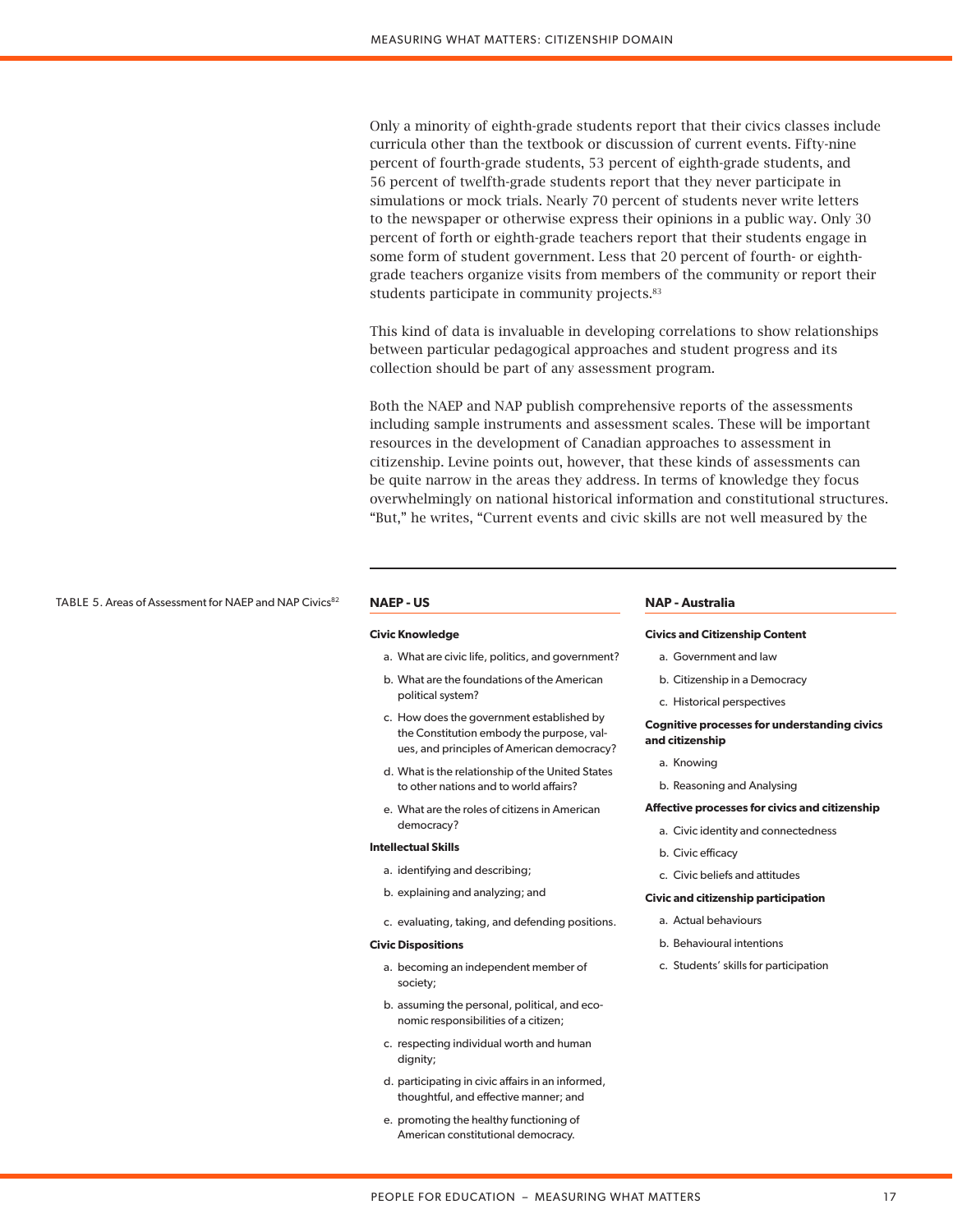NAEP. In fact, a no-stakes test taken by seniors during their final semester is not a particularly reliable measure of even the abstract and procedural knowledge that dominates the NAEP."84 His contention is that comprehensive assessment in citizenship must include examination of engagement in civil society at the local level, the place where most citizens focus their energies. The next section focuses on a proposal that includes just that.

# **PART 4: TOWARD MEANINGFUL MEASURES OF CIVIC COMPETENCE**

*"Promoting civic participation is a central purpose of schools, and so it is central to the work of teachers."* Keith C. Barton*<sup>85</sup>*

Citizenship education around the world is, officially at least, largely focused on fostering informed and responsible civic engagement. A problem is, however, just as citizenship itself is an amorphous term that can be bent and twisted in a number of directions, civic engagement is also often used more as a slogan than precise descriptor. The elementary curriculum in British Columbia, for example, has as an outcome at several grade levels, that students should develop and implement a "plan of action to address a selected school, community, or national problem or issue."86 Suggestions for what actions or kinds of engagement might be included in those plans are sparse and vague and no specific criteria for assessment of civic engagement are ever provided. There is a requirement to assess "whether or not [students] understand their responsibility of what it means to be an active citizen" but nothing more is offered to indicate what that understanding might entail.87

This is not to single out BC, because the precise elements for well rounded and sophisticated civic engagement are simply not laid out in policy and curriculum documents anywhere. This raises a significant challenge for assessing progress in this realm across the years of public schooling. What does progress in civic engagement look like? Is it simply more activity? If so, what activity counts? What is the connection between civic action/engagement and knowledge? Most advocates, after all, argue not just for engagement but also for informed or, more commonly, responsible engagement.

There is a range of ways in which citizens participate in their communities and beyond and civic education curricula explicitly or implicitly acknowledge them all as worth civic engagement. It is, however, unreasonable to expect that all citizens will participate to a great degree in all areas all the time.

In his book *The Ethics of Voting*, American philosopher Jason Brenan makes the point that even voting, seemingly the simplest of political acts, is more complicated than we might think. While the act of voting itself is relatively easy, responsible voting – voting with a well developed sense of what the issues are, the positions various candidates and parties take on those issues, and well grounded ideas about the possible consequences of those positions – is much more time consuming and difficult. In his words, "It is easy to vote – just show up and check a few boxes – but it is hard to vote well."88 Brennan's argument is that a well-balanced democratic society requires a range of civic engagement and since citizens simply cannot spend the requisite time to engage in all areas well, they would be better to focus their participation in areas where they have interest and ability to make the most significant contribution.

While few would go as far as Brennan in suggesting that many citizens should not vote because they do not have the capacity or inclination to vote responsibly,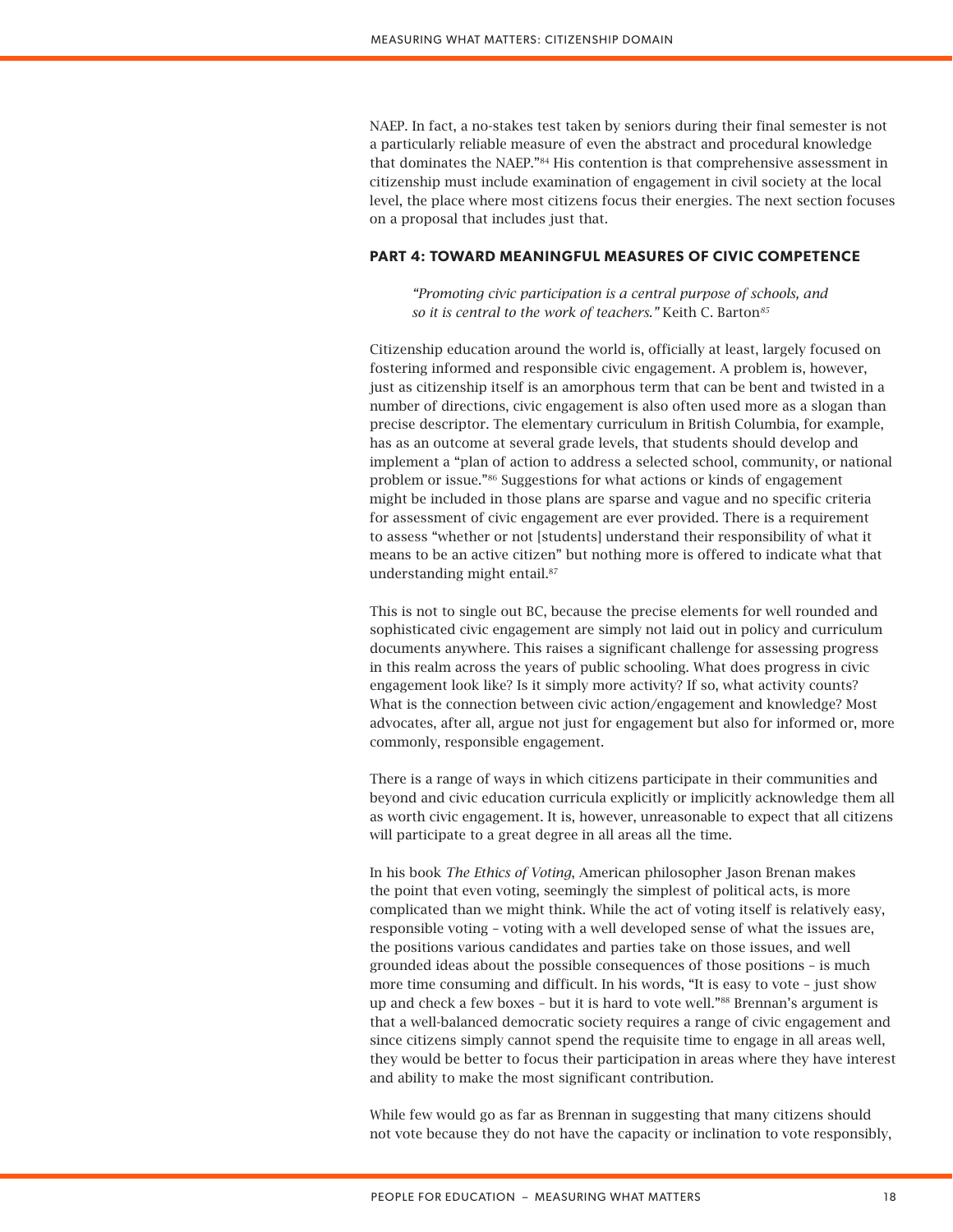his point that productive civic engagement takes a range of forms and that the common good is best served by individuals focusing their own participation in areas that fit their interests, strengths, and opportunities is a powerful one. But if everyone's civic engagement is different, how can it be measured in ways that might be meaningful to education officials, teachers, parents, and students themselves? I suggest that the development of civic engagement and knowledge profiles outlined below as a way forward. These profiles will provide a picture of the civic engagement and knowledge of individuals and groups across four domains: formal politics; political advocacy; civil society; community/grassroots action (see Tables 6 & 7).

#### TABLE 6. Domains of Civic Engagement **Formal Politics**

Characterized by engagement in the formal political system including: voting, attending political meetings and rallies, joining political parties, participating in campaigns, presenting to legislative committees, running for office, etc.

#### **Civil Society**

Characterized by engagement within ongoing civil society organizations or institutions including: labour unions, religious groups, environmental organizations, service clubs, heritage groups, youth organizations, academic and professional societies, and other non-governmental organizations.

#### **Political Advocacy**

Characterized by engagement outside of the structures of the formal political system with the intention of affecting change within, through, or to those structures including: signing petitions, boycotting, demonstrating, lobbying, participating in social media campaigns, writing or presenting in the media, etc.

#### **Grassroots/Community Action**

Characterized by peripheral, sporadic, or temporary engagement with a community group or project including: volunteering, working on short-term projects, involvement with community sporting or cultural events, etc.

#### TABLE 7. Domains of Civic Engagement Knowledge **Formal Politics**

Characterized by theoretical and applied knowledge of the formal political system including: the history of its development, underlying principles, central structures, key issues and controversies related to its functioning, comparative context (how it compares to other systems both democratic and non-democratic), etc.

#### **Civil Society**

Characterized by theoretical and applied knowledge of civil society including the organizations that make it up and the ways they operate to provide social goods and a check on state power and influence.

## **Political Advocacy**

Characterized by theoretical and applied knowledge of the range of ways of citizen engagement outside of the structures of the formal political system with the intention of affecting change within, through, or to those structures including: signing petitions, boycotting, demonstrating, lobbying, participating in social media campaigns, writing or presenting in the media, etc.

#### **Grassroots/Community Action**

Characterized by theoretical and applied knowledge of the community including the individuals and groups that make it up, key issues facing it, the range of opportunities for long-term and short-term, formal and informal engagement at the community level including: volunteering, working on short-term projects, involvement with community sporting or cultural events, etc.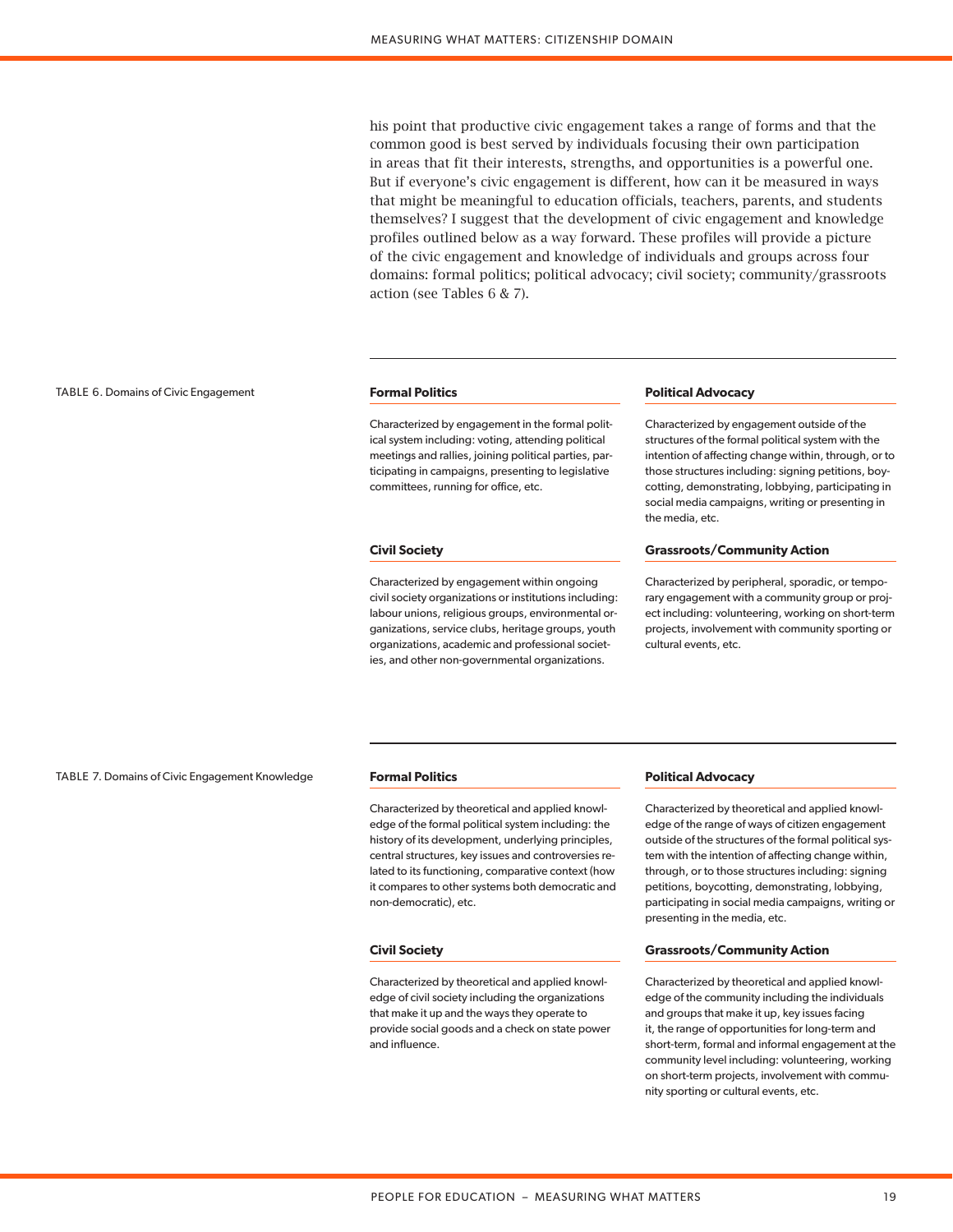Before moving on to describe how civic profiles will work, it is important to make several points about the categories. First, together they are a heuristic device or guide for understanding a particular phenomena (civic engagement) and not intended to imply that engagement only takes place in these discreet silos. Indeed, it is obvious that there is often considerable overlap. Civil society organizations, for example, engage both in political advocacy and in direct community action. Similarly, volunteering might take place in the context of a civil society organization. The difference in categorization here is indicative of the participant's connection to that organization. Someone who engages as a member and participates in the shaping of policy and practice of that organization would fit the civil society category while another person who simply shows up for a volunteer shift from time to time but takes no substantial part in the organization itself would fit the grassroots/community action category. Despite having porous boarders, the categories do represent discreet ways that both the literature and individuals describe civic engagement and are therefore helpful in understanding the range of ways individuals and groups engage.

Second, the labeling of one category as "Formal Politics" is not to imply that other categories are apolitical. While citizens themselves often make firm distinctions between activities they see as political and non-political, the view here is that any activities that have implications for our common life together – the common good – are political.

Third, these are meant to be understood broadly both historically and geographically. In other words, knowledge in any of these categories is not meant to be confined to the present. Finally, the examples of types of engagement that fit each category are designed to be illustrative rather than definitive. There are many more possible examples for each domain.

If civic engagement takes place across a spectrum of domains, accurately assessing any given citizen's level of civic engagement will involve measuring their involvements across that spectrum. Figure 3 provides a sample of a hypothetical citizen's engagement.

# Figure 2: Civic Engagement Profile

This citizen is pretty typical of the young people studied in some of my own research.89 She is fairly substantially involved in community action doing regular volunteer shifts at the local community kitchen and serving on the organizing committee for one charity's annual fund raising activities. She is a regular member of a national youth organization but does not take any leadership role so scores in the moderate range in the civil society category. She explicitly avoids involvement in both formal politics and political advocacy so scores in the minimal range in both those areas. It is interesting to compare this engagement profile with the same hypothetical citizen's civic knowledge profile illustrated in Figure 4.

# Figure 3: Civic Knowledge Profile

While this young woman participates extensively in the volunteer sector her knowledge of that sector, beyond the particular organizations with which she works, is relatively weak. She knows little about the range of community engagement opportunities available in her community and even less about how organizations and individuals in this sector shape civic life and policy.

She scores even lower in the civil society category. She is involved in this sector through her membership in a youth organization but understands little about



FIGURE 2.Civic Engagement Profile



FIGURE 3.Civic Knowledge Profile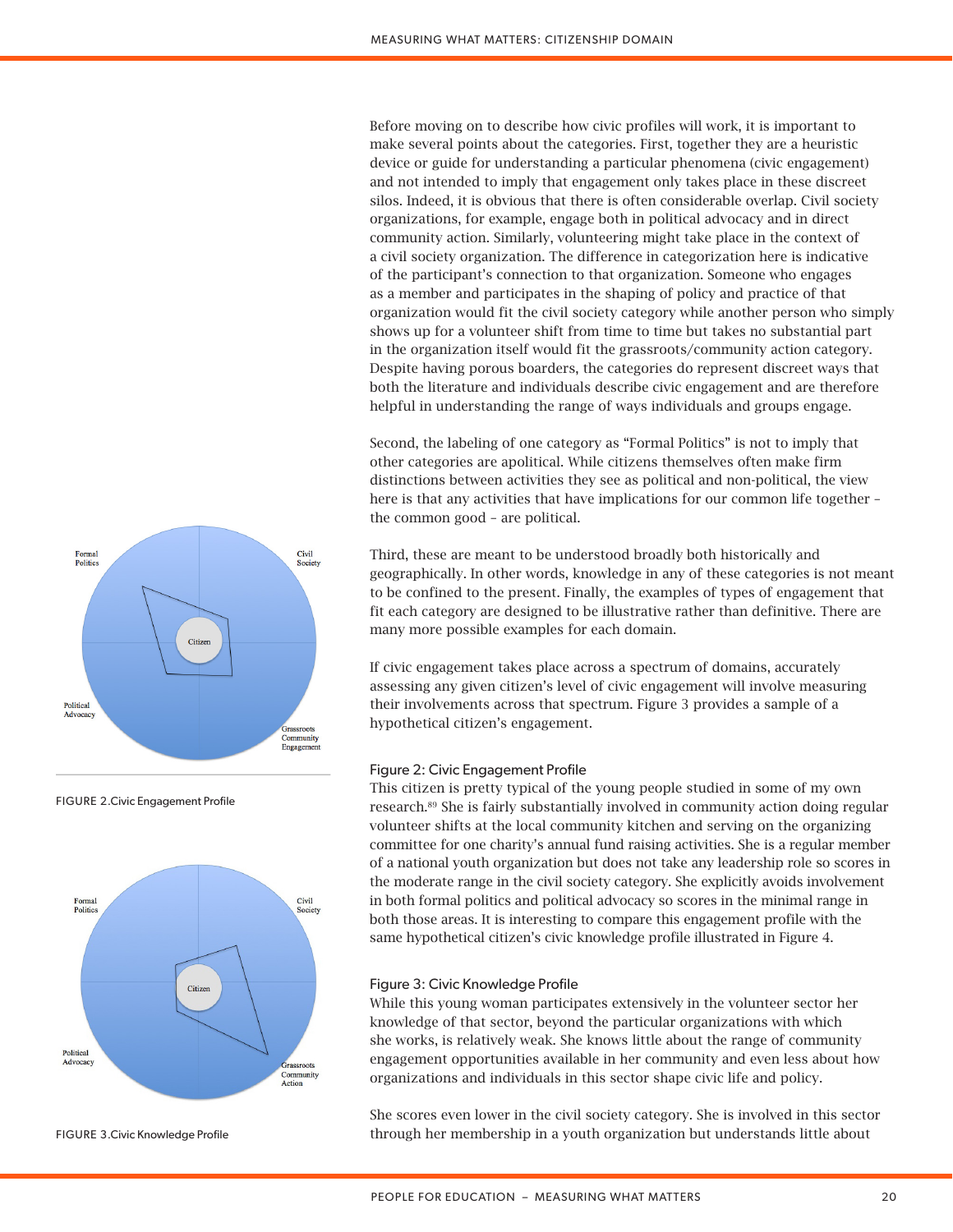the range of associations that make up civil society or their role in advancing the civic conversation. Democratic political theorists, however, articulate an important role for civil society in enhancing the common good. Peter Levine puts it this way,

A strong civil society reduces the burdens on the state to provide public goods. It monitors and holds accountable both the state and the market. It permits groups with a diversity of norms and mores to form, so that the whole population need not agree about everything to cooperate effectively. And it enhances the political power of individuals who lack money, offices, and connections*.* 90

Levine goes on to argue that many people engage in civic life mainly through civil society organizations or grassroots community initiatives but civics curricula almost never give sustained attention to teaching young citizens anything about it as a political force. Our young citizen's civic knowledge profile reflects that reality.

Ironically, given her own stated resistance to overt political activity in either formal politics or advocacy, these are the domains where our citizen's knowledge appears to be the greatest. That is because these areas receive considerable focus in school curricula. Everywhere in the democratic world the structure of governments features prominently in civics, social studies, and history curricula. In recent years, part of the response to the civic disengagement crises discussed above has been a focus on civic agents in curricula, on people who make – or made – a difference through various kinds of political advocacy. The struggle for women's rights is a common example of this trend. For example, the grade seven social studies curriculum in New Brunswick calls for students to "examine how women became more empowered through their role in the social reform movements of the late 19th and early  $20<sup>th</sup>$  centuries." Similarly, Alberta requires that students in grade five "assess, critically, how the Famous Five brought about change in Canada."91 Our young citizen's civic knowledge profile makes sense in light of this curricular focus.

So, what do these profiles tell us about our young citizen? The engagement profile indicates she is quite active in two domains and not at all active in the two others. Should that concern us? After all, it is probably impossible for any citizen to be very active across the spectrum at any one time. Research demonstrates that a range of factors including life stage, socio-economic status, interests, political dispositions, and opportunities impact people's engagement choices.<sup>92</sup> Should we be satisfied that this young woman is very engaged in service opportunities in her community while eschewing involvement in formal politics?

Ultimately, the standards for a strong civic engagement profile will have to be established through much thought and discussion and it should certainly be possible for different profiles to be considered strong. It seems to me, however, that this profile is unbalanced in ways that should concern us. While not everyone will be engaged in formal politics to a substantial degree, – it is unlikely, for example, that the majority of citizens will ever run for office or even join a political party – to completely exclude oneself from the domain is not healthy for democracy. A strong profile then would meet minimum standards in each category with definite areas of strength in some. That profile will be expected to shift in different stages of a citizen's life.

Similarly, our young citizen's knowledge profile is quite unbalanced. She certainly could know much more about political advocacy but her understandings of the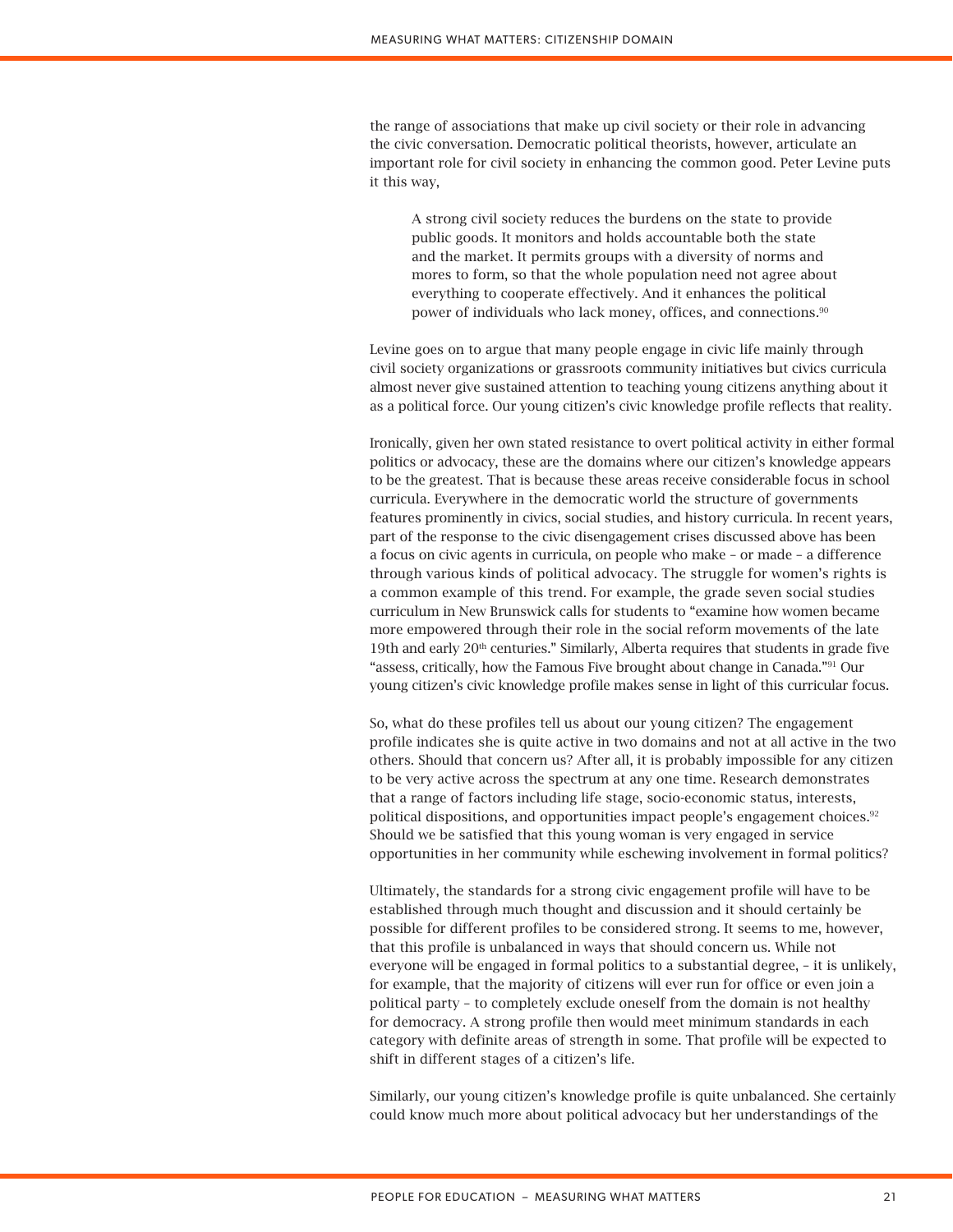civic potential of community action and civil society are particularly weak. This reflects a definite lack of attention to the civic and political aspects of these domains in both civic curricula and service learning programs. Levine points out that while most citizens focus their own engagement in their communities and the volunteer section, curricula and assessment in civic education focus overwhelmingly on constitutional and legal structures of governments.93

While the growing emphasis on service learning programs has the potential to enhance civic learning in the domains of civil society and community action, most programs are so superficial and apolitical that very little substantial civic learning takes place. Reviewing literature on almost 20 years of service learning programs in England, for example, Andrew Peterson and Paul Warwick found a "consistent lack of real comprehension and application of the learning prerequisite central to the effective and meaningful community engagement of young people."94 James Youniss says similar things about service learning in the US making the point that "not just any service stimulates civic engagement."95 Moving young citizens toward a more balanced civic knowledge profile will involve substantial changes to both curricula and service learning programs.

It is my contention that using civic profiles as one aspect of assessment for citizenship has great potential. There are currently survey and test instruments available to assess both students' actual and potential or latent engagements. A survey instrument employed in some of my own research provide the data for our research team to map the civic engagement of 2000 high school students from the Maritimes and Alberta and a number of questions on the IEA survey of 90,000 students from 28 countries asked 14 year-olds about the ways in which they intend to participate in the future.<sup>96</sup> These and others could be used as the basis for developing instruments to map engagement across the four domains. Displaying results graphically as above provides a strong picture of the engagement of individual students but it would also be possible to graph whole populations using mean scores. Factor analysis would also allow the identification and portrayals of subtypes within populations.

In terms of knowledge, large-scale assessments from around the world have demonstrated it is possible to test for conceptual and procedural knowledge as well as the recall of basic facts. Taking Levine's point that these would have to be expanded to include assessment of civic knowledge across the four domains outlined above, it is possible to design instruments that would allow the creation of accurate knowledge profiles. Again these could be graphed on the individual and group level and would provide very valuable feedback for students, teachers, and policy makers.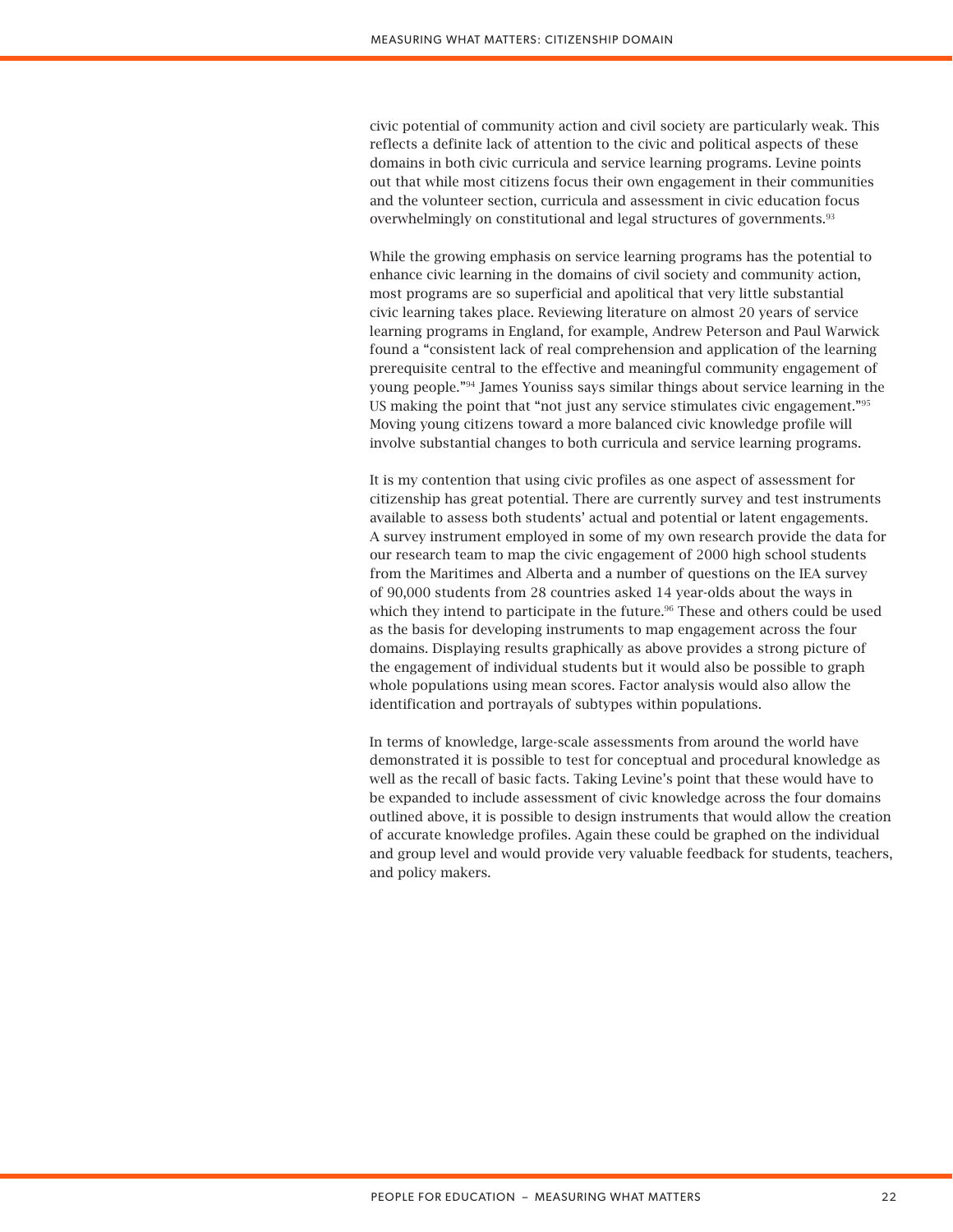# **CONCLUSION**

Several years ago colleagues and I published the results of comparative analysis of curriculum reforms in citizenship education in four countries: Australia, Canada, England and the US. $97$  We identified seven elements of capacity building that make for successful implementation of curricular reform in the area and concluded that Canada lagged behind the other nations in virtually all of them. Canadian teachers had similar curricular mandates to their counterparts internationally but were being provided with almost none of the structural supports necessary to successfully achieve those mandates.

One of the features we identified as fundamental to successful reform was research and development. Much of the research knowledge in other countries comes from their attempts to assess student learning and pedagogical practice through both academic research projects and large-scale assessments such as those described above. Reporting the results of such assessments, particularly when the news is not good, can often lead to increased commitment to activity in some of the other areas fundamental to successful programs such as curriculum and materials development, teacher development, and the provision of adequate funding. The initiative to develop substantial ways to assess progress on citizenship goals in schools, then, has the potential to greatly enhance Canada's capacity to deliver high quality programs in citizenship.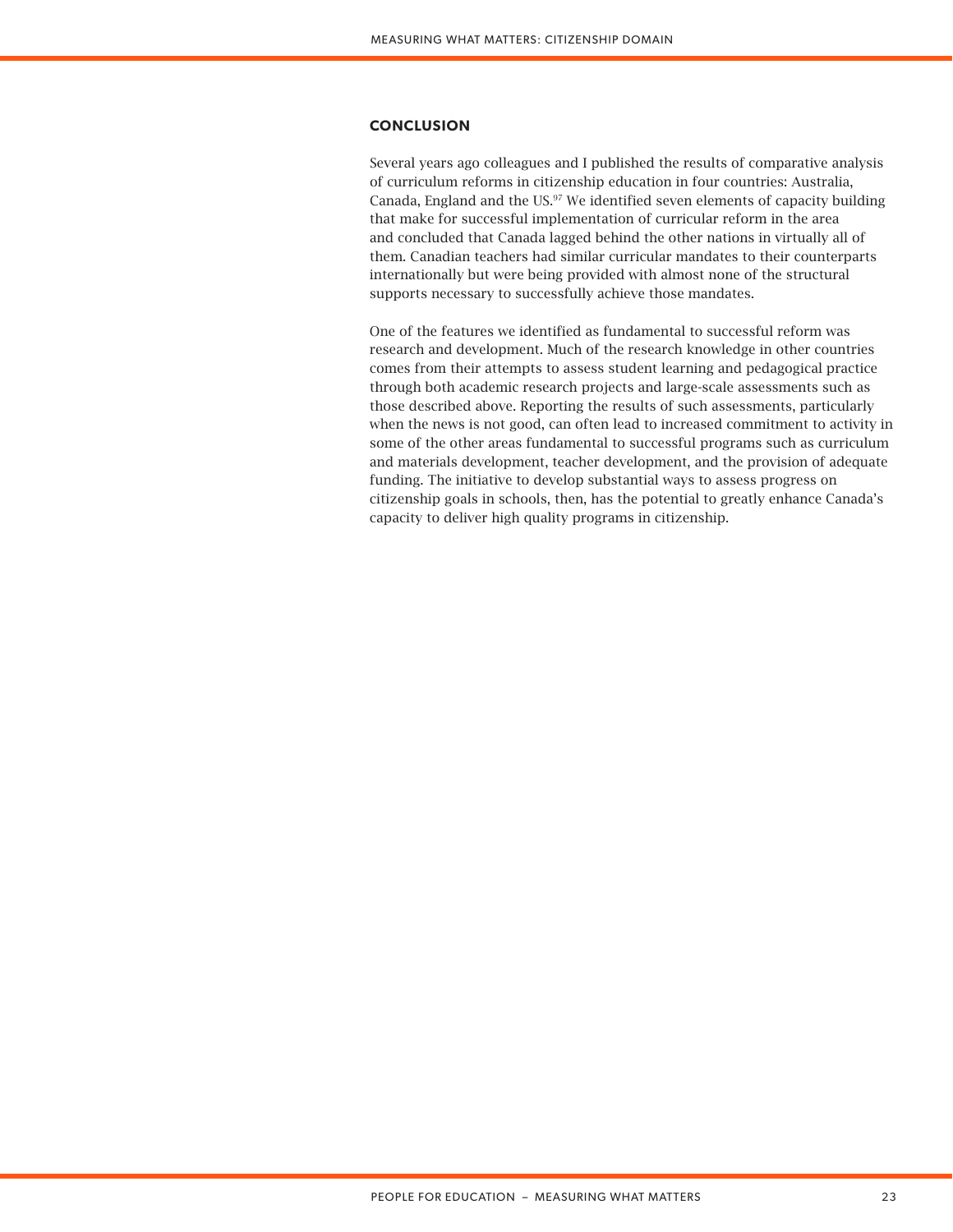# **REFERENCES**

#### **Endnotes**

- 1 Bell, David. "Address to the Hansard Society." Paper presented at the The Hansard Society, London, January 17 2005.
- 2 Ofsted. "Citizenship in Secondary Schools: Evidence from Ofstead Inspections (2003/2004)." London: Office of Standards in Education, 2005.
- 3 Cleaver, Elizabeth, Eleanor Ireland, David Kerr, and Joana Lopes. "Citizenship Education Longitudinal Study: Second Cross-Sectional Survey 2004. Listening to Young People: Citizenship Education in England." Berkshire: National Foundation for Educational Research, 2005. See also, Keating, Avril, David Kerr, Thomas Benton, Ellie Mundy, and Joana Lopes. "Citizenship Education in England 2001-2010: Young People's Practices and Prospects for the Future: The Eighth and Final Report from the Citizenship Education Longitudinal Study (Cels)." London: Department for Education, 2010.
- 4 Hughes, Andrew S., Murray Print, and Alan Sears. "Curriculum Capacity and Citizenship Education: A Comparative Analysis." *Compare* 40, no. 3 (2010), p. 305.
- 5 Ontario Ministry of Education. "The Ontario Curriculum Grades 9 and 10 Canadian and World Studies: Geography, History, Civics (Politics)." edited by Ministry of Education. Toronto: Ontario Ministry of Education 2013, p. 9.
- 6 Torney-Purta, J., J. Schwille, and J. A. Amadeo. *Civic Education across Countries: Twenty-Four Case Studies from the Iea Civic Education Project*. Amsterdam: International Association for the Evaluation of Educational Achievement, 1999.
- 7 See, for example, Carnegie Corporation of New York, and CIRCLE: Center for Information & Research on Civic Learning & Engagement. "The Civic Mission of Schools." New York: Carnegie Corporation of New York and CIRCLE: Center for Information & Research on Civic Learning & Engagement., 2003. Kerr, David, Avril Keating, and Eleanor Ireland. "Pupil Assessment in Citizenship Education: Purposes, Practices and Possibilities. Report of a CIDREE Collaborative Project". Slough: NFER/ CIDREE, 2009. Arthur, James, Ian Davies, and Carole Hahn, eds. *The Sage Handbook of Education for Citizenship and Democracy*. London: Sage, 2008.
- 8 Hughes, Print and Sears, "Curriculum."
- 9 See, Ajegbo, Sir Keith, Dina Kiwan and Seema Sharma. *Diversity and Citizenship Curriculum Review*. London: Department for Education and Skills, 2007. Goldsmith QC, Lord. *Citizenship: Our Common Bond*. London: Citizenship Review, Ministry of Justice, 2008.
- 10 For a more substantial discussion see, Hughes, Andrew S. and Alan Sears. "The Struggle for Citizenship Education in Canada: The Centre Cannot Hold." In *The Sage Handbook of Education for Citizenship and Democracy*, edited by James Arthur, Ian Davies and Carole Hahn, 124-138. London: Sage, 2008.
- 11 Reid, Alan, Judith Gill and Alan Sears. "The Forming of Citizens in a Globalized World." In *Globalization, the Nation-State and the Citizen: Dilemmas and Directions for Civics and Citizenship Education*, edited by Alan Reid, Judith Gill and Alan Sears, 3-16. New York: Routledge, 2010, p. 9.
- 12 For a fuller discussion see, Sears, Alan and Emery Hyslop-Margison. "Crisis as a Vehicle for Educational Reform: The Case of Citizenship Education." *Journal of Educational Thought* 41, no. 1 (2007): 43-62.
- 13 Levine, Peter. *The Future of Democracy: Developing the Next Generations of American Citizens*. Medford, MA: Tufts University Press, 2007. Levine, Peter. "Education for a Civil Society." In *Making Civics Count: Citizenship Education for a New Generation*, edited by David E. Campbell, Meira Levinson and Frederick M. Hess, 37-56. Cambridge, MA: Harvard Education Press, 2012.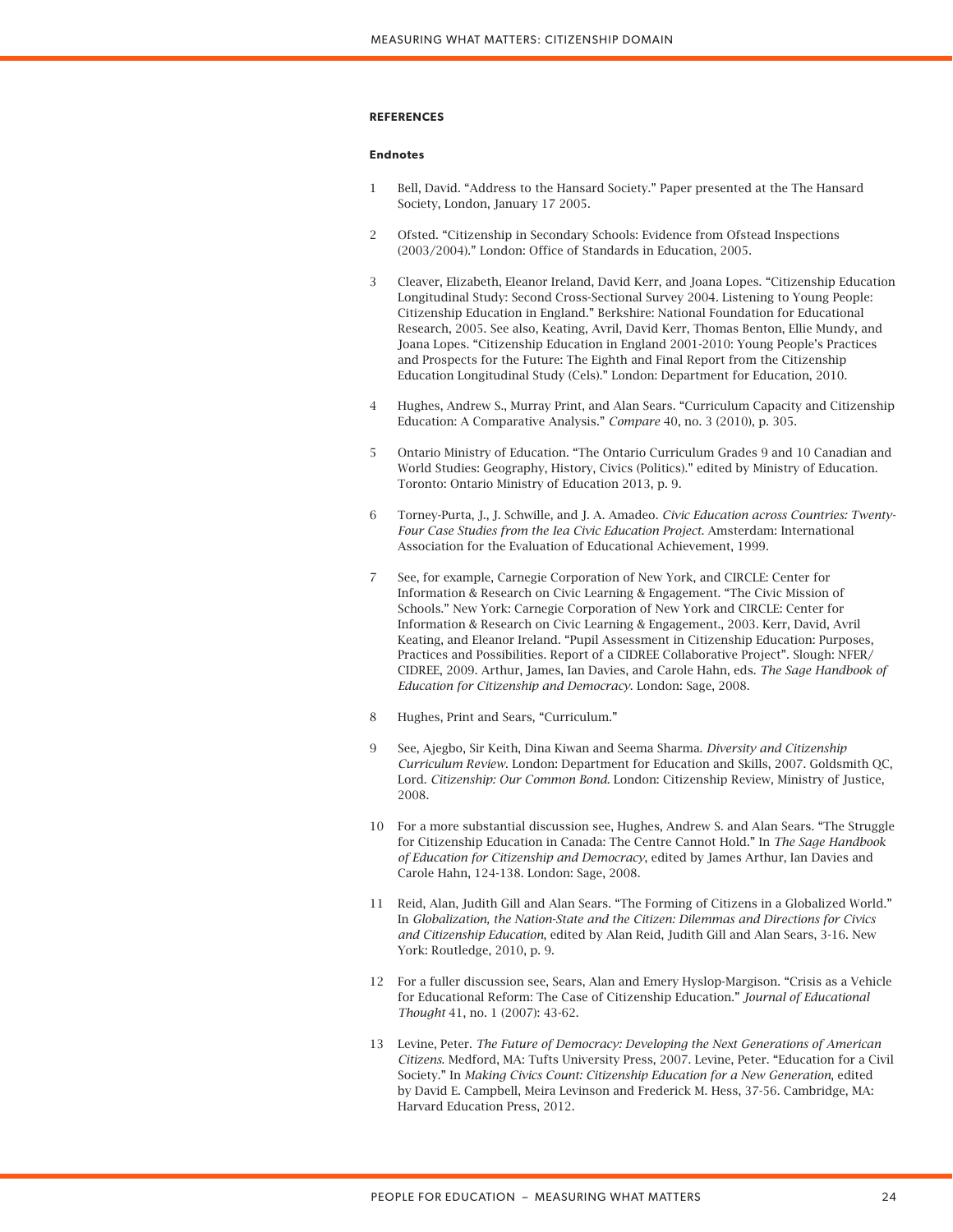- 14 Howe, Paul. *Citizens Adrift: The Democratic Disengagement of Young Canadians*. Vancouver: UBC Press, 2010.
- 15 Levine, "Education," p. 38.
- 16 There is an extensive literature but see, for example, Print, Murray. "Citizenship Education and Youth Participation in Democracy." *British Journal of Educational Studies* 55, no. 3 (2007): 325-345. Kiwan, Dina. "Citizenship Education in England at the Crossroads? Four Models of Citizenship and Their Implications for Ethnic and Religious Diversity." *Oxford Review of Education* 34, no. 1 (2008): 39-58. Kiwan, Dina. *Education for Inclusive Citizenship*. London and New York: Routledge, 2008. Council of Europe, "The European Year of Citizenshipthrough Education" http://www.coe.int/T/E/ Cultural\_Co-operation/education/E.D.C/Documents\_and\_publications/By\_subject/ Year\_2005/ (accessed February 9 2005).
- 17 Éthier, Marc-André and David Lefrançois. «Learning and Teaching History in Quebec: Assessment, Context, Outlook.» In *New Possibilities for the Past: Shaping History Education in Canada*, edited by Penney Clark, 325-343. Vancouver: UBC Press, 2011. Létourneau, Jocelyn. "Teaching History, Memory and Identity: The Debate on History Education in Quebec." In *New Possibilities for the Past: Shaping History Education in Canada*, edited by Penney Clark, 81-96. Vancouver: UBC Press, 2010.
- 18 Peterson, Andrew. *Civic Republicanism and Civic Education*. Basingstoke, England: Palgrave MacMillan, 2011.
- 19 Bickmore, Kathy. "Citizenship Education in Canada: 'Democratic' Engagement with Differences, Conflicts, and Equity Issues?" *Citizenship Teaching and Learning* 9, no. 3 (in press).
- 20 Flanagan, Constance A. *Teenage Citizens: The Political Theories of the Young*. Cambridge, MA and London: Harvard University Press, 2013, p. 91.
- 21 Youniss, James. "How to Enrich Civic Education and Sustain Democracy." In *Making Civics Count: Citizenship Education for a New Generation*, edited by David E. Campbell, Meira Levinson and Frederick M. Hess, 115-133. Cambridge, MA: Harvard Education Press, 2012.
- 22 Flanagan, *Teenage*, p. 197.
- 23 Kahne, Joseph E. and Susan E. Sporte. "Developing Citizens: The Impact of Civic Learning Opportunities on Student's Commitment to Civic Participation." *American Educational Research Journal* 45, no. 3 (2008): 738-766, p. 753.
- 24 Billig, Shelly, Sue Root and Dan Jesse. *The Impact of Participation in Service-Learning on High School Students' Civic Engagement*. College Park, Maryland: The Centre for Information & Research on Civic Learning and Engagment, University of Maryland, 2005.
- 25 Youniss, James. "How to Enrich Civic Education and Sustain Democracy." In *Making Civics Count: Citizenship Education for a New Generation*, edited by David E. Campbell, Meira Levinson and Frederick M. Hess, 115-133. Cambridge, MA: Harvard Education Press, 2012, p. 127.
- 26 See especially, Youniss, "How to Enrich, and Billig et al*. The Impact*. Wade, Rahima C. "Community Service-Learning in a Democracy: An Introduction." In *Community Service-Learning: A Guide to Including Service in the Public School Curriculum*, edited by Rahima C. Wade, 1-15. Albany: SUNY Press, 1997. Wade, Rahima C. and David W. Saxe. "Community Service-Learning in the Social Studies: Historical Roots, Empirical Evidence, Critical Issues." *Theory and Research in Social Education* 24, no. 4 (1996): 331-359.
- 27 Kahne and Sporte, "Developing", p. 154. See also Billig, et al. *The Impact*.
- 28 Torney-Purta, Judith, Rainer Lehmann, Hans Oswald and Wolfram Schulz. *Citizenship and Education in Twenty-Eight Countries: Civic Knowledge and Engagement at Age Fourteen*. Amsterdam: IEA, 2001, p 90. See also, Flanagan, *Teenage.*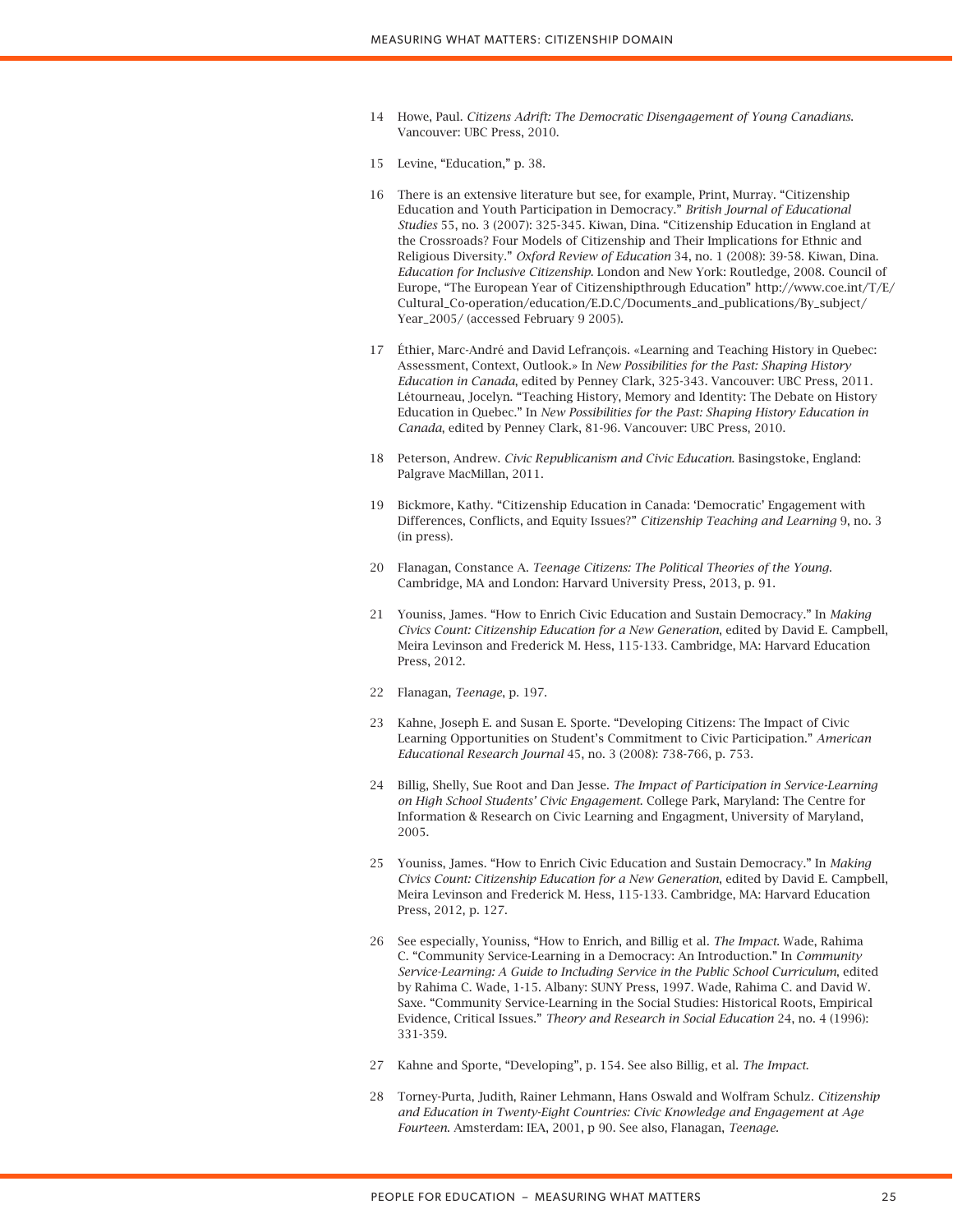- 29 Kerr, Keating and Ireland, *Pupil*, p. 43.
- 30 Curtis, Bruce. "Debate on the Teaching of History." *Historical Studies in Education: Historical: Epistemology Meets Nationalist Narrative* 25, no. 2 (2013): 115-128, p. 125. See also, Brean, Joseph, "Critics Accuse the Conservative Party of 'Politicizing History' as National Museum Mandates Change", National Post http://news. nationalpost.com/2013/07/30/critics-accuse-the-conservative-party-of-politicizinghistory-as-national-museum-mandates-change/ (accessed August 1 2013). Geddes, John, "How Stephen Harper Is Rewriting History", MacLeans http://www2.macleans. ca/2013/07/29/written-by-the-victors/ (accessed August 1 2013).
- 31 Osborne, Ken. "'Our History Syllabus Has Us Gasping:' History in Canadian Schools - Past, Present and Future." *Canadian Historical Review* 81, no. 3 (2000): 404-435. Osborne, Ken. "Teaching History in Schools: A Canadian Debate." *Journal of Curriculum Studies* 35, no. 5 (2003): 585-626. Osborne, Ken. "Teaching Canadian History: A Century of Debate." In *New Possibilities for the Past: Shaping History Education in Canada*, edited by Penney Clark, 55-96. Vancouver: UBC Press, 2011.
- 32 Sears, Alan, Gerry M. Clarke and Andrew S. Hughes. "Canadian Citizenship Education: The Pluralist Ideal and Citizenship Education for a Post-Modern State." In *Civic Education across Countries: Twenty-Four National Case Studies from the Iea Education Project*, edited by Judith Torney-Purta, John Schwille and Jo-Ann Amadeo, 111-135. Amsterdam: IEA, 1999. Sears, Alan. "Possibilities and Problems: Citizenship Education in a Multinational State, the Case of Canada." In *Globalization, the Nation-State and the Citizen: Dilemmas and Directions for Citizenship Education*, edited by Alan Reid, Judith Gill and Alan Sears, 191-205. New York: Routledge, 2010.
- 33 Lipset, Seymour Martin. *Continental Divide : The Values and Institutions of the United States and Canada*. New York: Routledge, 1990, p. 42.
- 34 Howard Gardner, *The Development and Education of the Mind: The Selected Works of Howard Gardner* (London and New York, 2006), p. 74.
- 35 Gardner, p. 135 & 147.
- 36 Gardner, *The Development,* p. 134.
- 37 There is a range of work around the world but some key examples include: Peter Stearns, Peter Seixas, and Samuel S. Wineburg, eds. *Knowing, Teaching, and Learning History: National and International Perspectives*, (New York & London: New York University Press, 2000). Peter Seixas, ed. *Theorizing Historical Consciousness* (Toronto: University of Toronto Press, 2004). Stéphane Lévesque, *Thinking Historically: Educating Students for the Twenty-First Century* (Toronto: University of Toronto Press, 2008). Penney Clark, ed. *New Possibilities for the Past: Shaping History Education in Canada*, (Vancouver: University of British Columbia Press, 2011).
- 38 See, http://www.cshc.ubc.ca/, and http://historicalthinking.ca/.
- 39 Peter Seixas and Tom Morton, *The Big Six Historical Thinking Concepts*), Toronto: Nelson Education, 2013), p. 4.
- 40 Adapted from Sexias and Morton. For more on this see, Seward, Blake, Cindy Brown, Alan Sears and Lee Windsor. "Crossing Boundaries on the Battlefield: The Possibilities of Teacher Study Tours for Substantial Professional Learning." *Canadian Military History* 22, no. 1 (2013): 71-81.
- 41 For example see, Levstik, Linda S. and Keith Barton. *Researching History Education*. New York: Routledge, 2008*.*
- 42 Ontario Ministry of Education, *Canadian,* p. 12.
- 43 Levine, *Education,* pp. 48 49.
- 44 http://www2.unb.ca/spiritofdemocracy/English/Ideas/Ideas.html. Woodruff, Paul. *First Democracy : The Challenge of an Ancient Idea*. Oxford ; New York: Oxford University Press, 2005. Malin, Heather, Parissa J. Ballard, Maryam Lucia Attai, Anne Colby and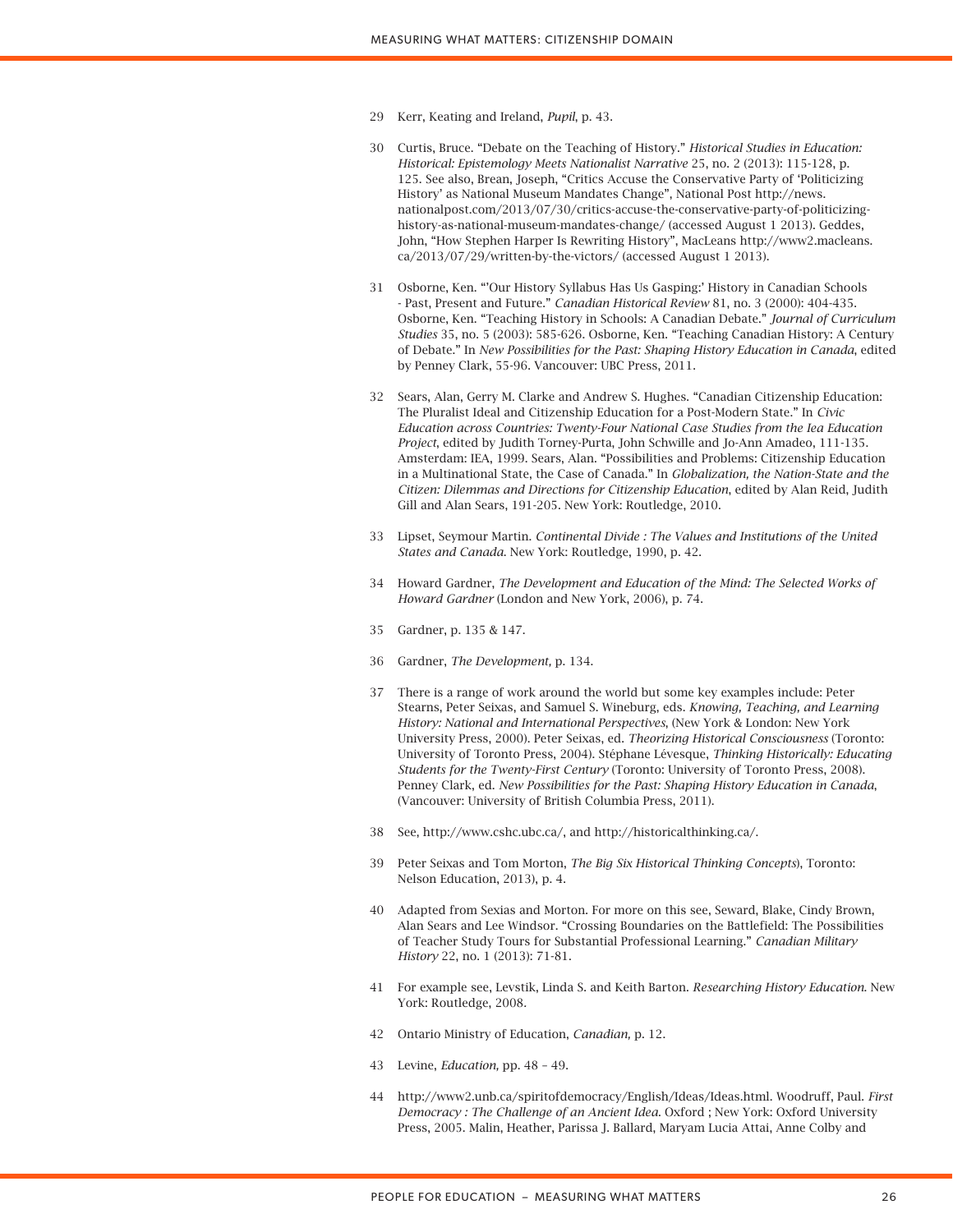William Damon. *Youth Civic Development & Education: A Conference Consensus Report*. Stanford, CA: Stanford Center on Adolescence and Center for Multicultural Education, Univeristy of Washington, 2014.

- 45 Mark Windschitl, "Framing Constructivism in Practice as the Negotiation of Dilemmas: An Analysis of the Conceptual, Pedagogical, Cultural, and Political Challenges Facing Teachers," *Review of Educational Research,* 72 (Summer 2002): 131-175*.*
- 46 Ibid., 141.
- 47 See, for example, The Youth Action Network (http://www.youthactionnetwork.org/) and The Association for Children's Suffrage (http://www.brown.edu/Students/Association\_ for\_Childrens\_Suffrage/).
- 48 Department of Justice Canada, "Do Two Wrongs Make a Right? The Right to Vote for Inmates." Downloaded from the World Wide Web http://canada.justice.gc.ca/en/ justice2000/135mile.html, October 28, 2003.
- 49 Ibid.
- 50 Centre for Research and Information on Canada, *Voter Participation in Canada: Is Canadian Democracy in Crisis?* (Montreal: Centre for Research and Information on Canada, October 2001).

51 Guy Bourgeault, France Gagnon, Marie McAndrew, and Michel Pagé, "Recognition of Cultural and Religious Diversity in the Educational Systems of Liberal Democracies" in *Citizenship in Transformation in Canada*, ed. Yvonne Hébert (Toronto, University of Toronto Press, 2002): 81.

- 52 Benjamin Barber, *p.* 138.
- 53 George Schöpflin, Liberal Pluralism and Post Communism, in *Can Liberalism be Exported? Western Political Theory and Ethnic Relations in Eastern Europe*, eds. Will Kymlicka and Magda Opalski (Oxford: Oxford University Press, 2001), p. 110.
- 54 Ibid., 120.
- 55 Levinson, Meira. "Diversity and Civic Education." In *Making Civics Count: Civic Education for a New Generation*, edited by David E. Campbell, Meira Levinson and Frederick M. Hess, 89-114. Cambridge, MA: Harvard Education Press, 2012, p. 97.
- 56 Ontario Ministry, *Canadian,* p. 10.
- 57 Hughes, Andrew S. "Understanding Citizenship: A Delphi Study." *Canadian and International Education* 23 (1994): 13-26.
- 58 CSV. *CSV Reports on Citizenship in the Curriculum: One Year On*. London: CSV, 2003. CSV. *CSV Reports on Citizenship in the Curriculum: Two Years On*. London: CSV, 2004.
- 59 Levinson, Meira. "The Third C: College, Carreer, and Citizenship." In *Making Civics Count: Citizenship Education for a New Generation*, edited by David E. Campbell, Meira Levinson and Frederick M. Hess, 247-257. Cambridge, MA: Harvard Education Press, 2012, p. 256.
- 60 Gardner, *The Development,* p. 76.
- 61 See, for example, D.P. Ausubel, *Educational Psychology: A Cognitive View* (New York: Holt, Rinehart and Winston, Inc., 1968); Carla Peck and Alan Sears, "Uncharted Territory: Mapping Students' Conceptions of Ethnic Diversity," *Canadian Ethnic Studies* 37, 1 (2005): 101-120.
- 62 Gardner, *The Development*, 77.
- 63 Chareka, Ottilia and Alan Sears. "Discounting the Political: Understanding Civic Participation as Private Practice." *Canadian and International Education* 34, no. 1 (2005): 50-58. Chareka, Ottilia and Alan Sears. "Civic Duty: Young People's Conceptions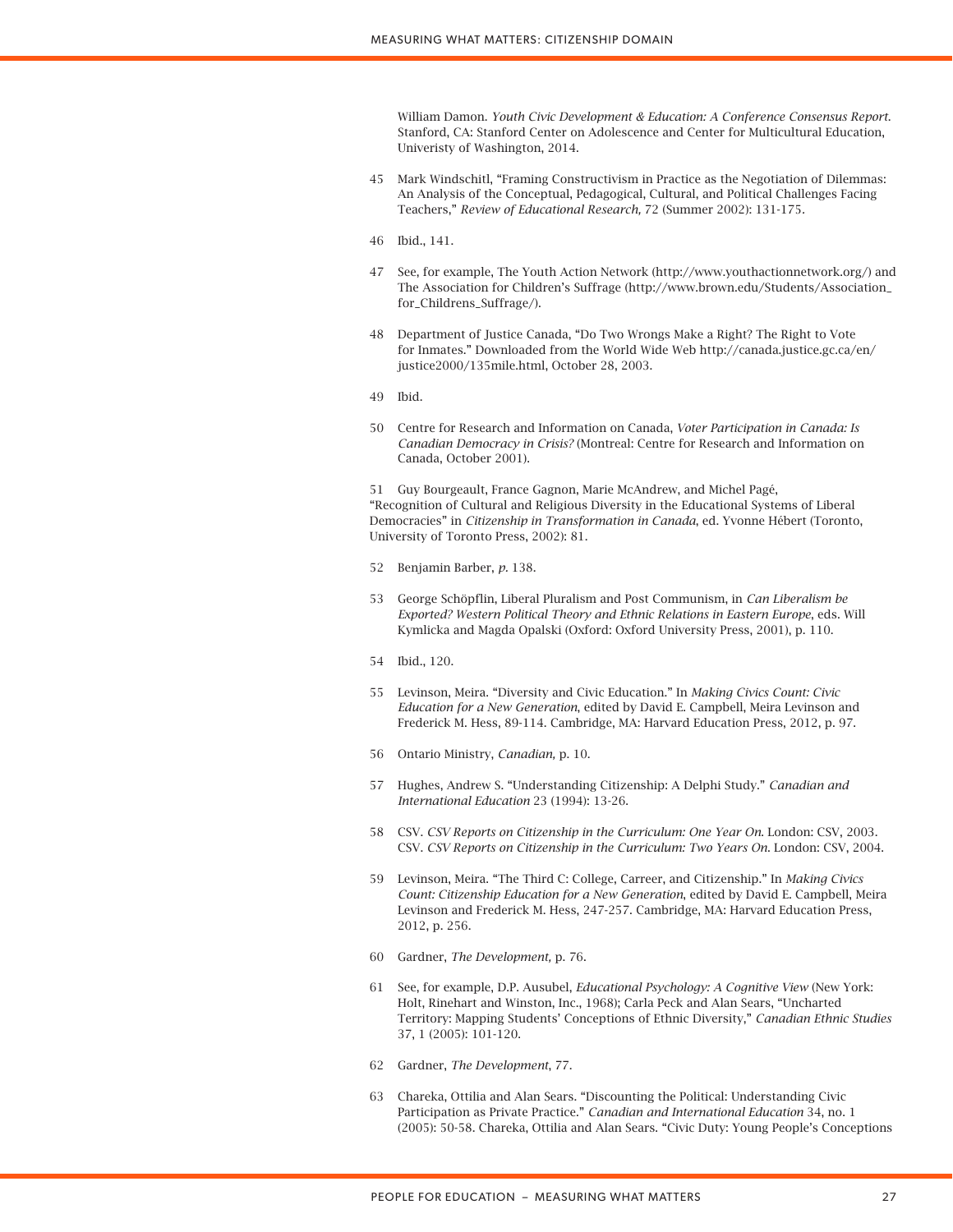of Voting as a Means of Political Participation." *Canadian Journal of Education* 29, no. 2 (2006): 521-540.

- 64 Barton, Keith C. and Linda S. Levstik. *Teaching History for the Common Good* Mahwah, New Jersey: Lawrence Erlbaum Associates, 2004.
- 65 Jocelyn Létourneau, "Remembering Our Past: An Examination of the Historical Memory of Young Québécois," in *To the Past*: 71, 72.
- 66 Peck, Carla. ""Ir'a Not Like [I'm] Chinese and Canadian. I Am in Between": Ethnicity and Students' Conceptions of Historical Significance." *Theory and Research in Social Education* 38, no. 4 (2010): 575-617.
- 67 Barton and Levstik, *Teaching.*
- 68 Howe, Paul. *Citizens Adrift: The Democratic Disengagement of Young Canadians*. Vancouver: UBC Press, 2010, p. 21.
- 69 Ibid, p. 8.
- 70 Niemi, Richard G. "What Students Know About Civics and Government." In *Making Civics Count: Citizenship Education for a New Geration*, edited by David E. Campbell, Meira Levinson and Frederick M. Hess, 15-35. Cambridge, MA: Harvard Educational Press, 2012.
- 71 Levinson, Meira. *No Citizen Left Behind*. Cambridge, MA: Harvard University Press, 2012, p. 32. Campbell, David E., Meira Levinson and Frederick M. Hess, eds. *Making Civics Count: Citizenship Education for a New Generation*. Cambridge MA: Harvard Education Press, 2012.
- 72 Youniss, James. "How to Enrich Civic Education and Sustain Democracy." In *Making Civics Count: Citizenship Education for a New Generation*, edited by David E. Campbell, Meira Levinson and Frederick M. Hess, 115-133. Cambridge, MA: Harvard Education Press, 2012, p. 125.
- 73 Flanagan, *Teenage,* p. 41.
- 74 Ibid., p. 232.
- 75 Chareka and Sears, "Discounting." Sears, Alan, Carla Peck, Ottilia Chareka and Keith Owre. "Canadian High School Students' Conceptions of Democratic Participation." In *56th Annual Conference of the Comparative and International Education Society*. San Juan, Peurto Rico, 2012.
- 76 Hughes, Print and Sears, *Curriculum.*
- 77 Keating, Avril, David Kerr, Thomas Benton, Ellie Mundy and Joana Lopes. *Citizenship Education in England 2001-2010: Young People's Practices and Prospects for the Future: The Eighth and Final Report from the Citizenship Education Longitudinal Study (CELS)*. London: Department for Education, 2010, DFE-RR059.
- 78 E. Cleaver, E. Ireland, D. Kerr and J. Lopes, Citizenship *Education Longitudinal Study: Second Cross-Sectional Survey (Listening to Young People: Citizenship Education in England).* London: DfES, 2005, p. 11.
- 79 Torney-Purta, J., J. Schwille and J. A. Amadeo. *Civic Education across Countries: Twenty-Four Case Studies from the Iea Civic Education Project*. Amsterdam: International Association for the Evaluation of Educational Achievement, 1999.
- 80 Sears, Clark and Hughes, "Canadian."
- 81 See, for example, Ian Davies et al., "International Citizenship Education: Changing Priorities, Exchanging Teachers," in *Reflections on Citizenship in a Changing World* (London: Centre For Information on Language Teaching and Research, 2003), Kerry J. Kennedy, "Searching for Citizenship Values in an Uncertain Global Environment," in *Citizenship Education in Asia and the Pacific: Concepts and Issues*, ed. W.O. Lee, et al.,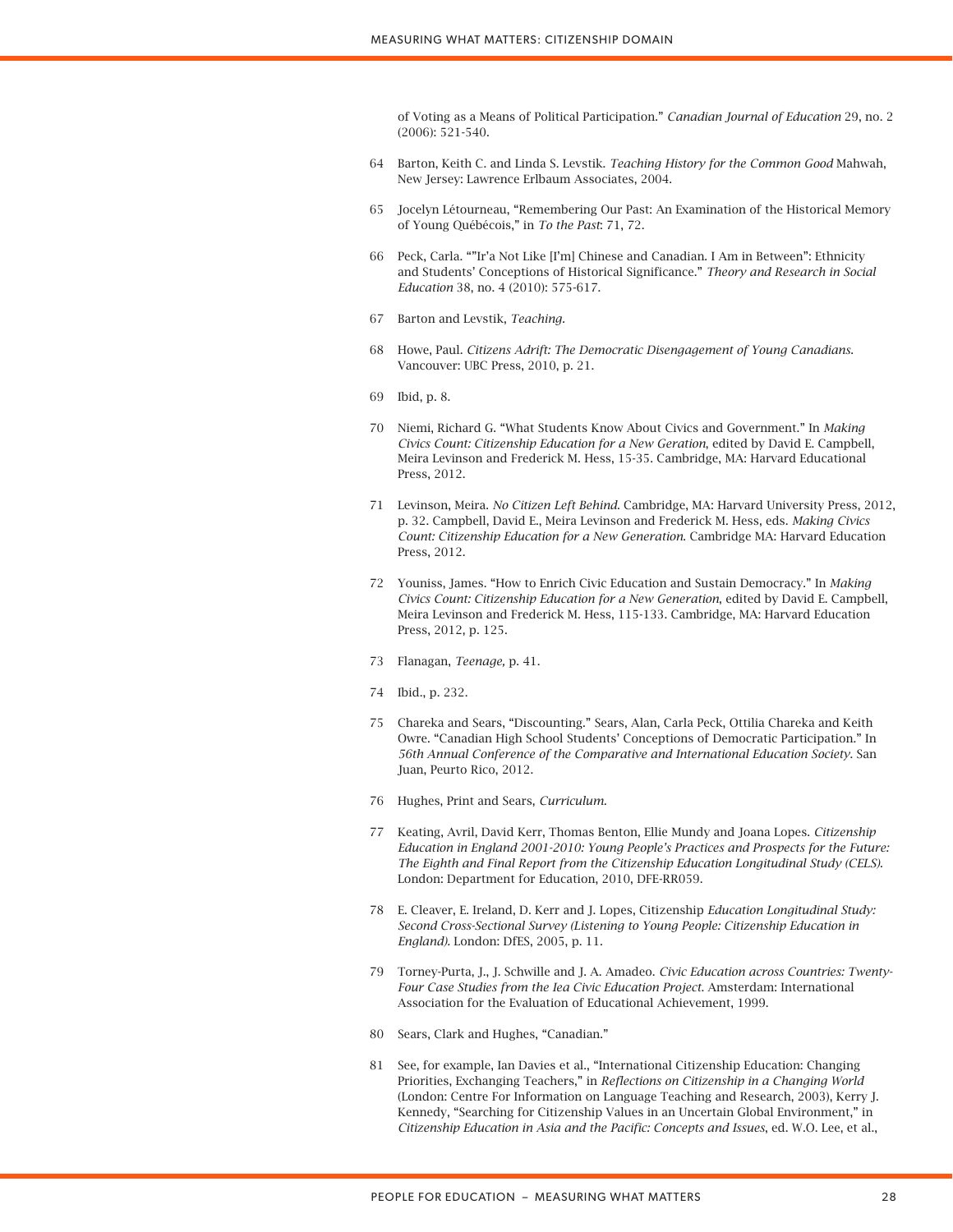*CERC Studies in Comparative Education* (Norwell, Massachusetts: Kluwer Academic Publishers, 2004), Wing-Wah Law, "Globalization and Citizenship Education in Hong Kong and Taiwan," *Comparative Education Review* 48, no. 3 (2004), Judith Torney-Purta et al., *Citizenship and Education in Twenty-Eight Countries: Civic Knowledge and Engagement at Age Fourteen* (Amsterdam: IEA, 2001), Judith Torney-Purta and Susan Vermeer, "Developing Citizenship Competencies from Kindergarten through Grade 12: A Background Paper for Policy Makers and Educators," (Denver: Education Commission of the States, 2004).

- 82 Authority, Australian Curriculum Assessment and Reporting. *National Assessment Program Civics and Citizenshipyears 6 and 10 Report 2010*. Australian Curriculum Assessment and Reporting Authority, 2011. National Center for Educational Statistics. *The Nation's Report Card: Civics 2010*. Washington, DC: Institute of Education Sciences, 2011, NCES 2011–466.
- 83 Saavedra, Anna Rosefsky. "Dry to Dynamic Civic Education Curricula." In *Making Civics Count: Citizenship Education for a New Generation*, edited by David E. Campbell, Meira Levinson and Frederick M. Hess, 135-159. Cambridge, MA: Havard Education Press, 2012, p. 157.
- 84 Levine, "Education," p. 38.
- 85 Barton, Keith C. "Expanding Preservice Teachers' Images of Self, Students, and Democracy." Chap. 7 In *Making Civics Count: Citizenship Education for a New Generation*, edited by David E. Campbell, Meira Levinson and Frederick M. Hess, 161-82. Cambridge, MA: Harvard Education Press, 2012, p. 161.
- 86 British Columbia Ministry of Education. *Social Studies K to 7: Integrated Resource Package 2006*, 2006, p. 35.
- 87 Ibid., p. 183.
- 88 Brennan, Jason. *The Ethics of Voting*. Princeton: Princeton University Press, 2011.
- 89 Chareka, Ottilia and Alan Sears. "Discounting." Chareka, Ottilia and Alan Sears. "Civic Duty." Sears, Alan, Carla Peck, Ottilia Chareka and Keith Owre. "Canadian."
- 90 Levine, Peter. "Education," p. 43.
- 91 New Brunswick Department of Education. *Social Studies 7: Empowerment (Implementation Edition)*, 2005, p. 25. Alberta Education. *Social Studies K-12: Grade 5: Canada: The Land Histories and Stories*, 2007, p. 7.
- 92 See, for example, Howe, Paul. *Citizens Adrift: The Democratic Disengagement of Young Canadians*. Vancouver: UBC Press, 2010. Flanagan, Constance A. *Teenage Citizens: The Political Theories of the Young*. Cambridge, MA and London: Harvard University Press, 2013. Levine, Education.
- 93 Levine, Education.
- 94 Peterson, Andrew and Paul Warwick. "Service or Service-Learning?: A Review of Recent Educational Policies in England." *Citizenship Teaching and Learning* 9, no. 3 (2014).
- 95 Youniss, James. "How to Enrich Civic Education and Sustain Democracy." In *Making Civics Count: Citizenship Education for a New Generation*, edited by David E. Campbell, Meira Levinson and Frederick M. Hess, 115-133. Cambridge, MA: Harvard Education Press, 2012, p. 127.
- 96 Sears, Peck et al., Canadian. Torney-Purta, Judith, Rainer Lehmann, Hans Oswald and Wolfram Schulz. *Citizenship and Education in Twenty-Eight Countries: Civic Knowledge and Engagement at Age Fourteen*. Amsterdam: IEA, 2001.
- 97 Hughes, Print, and Sears, "Curriculum." See also, Hughes, Andrew S. and Alan Sears. "Citizenship Education: Canada Dabbles While the World Plays On." *Education Canada* 46, no. 4 (2006): 6-9.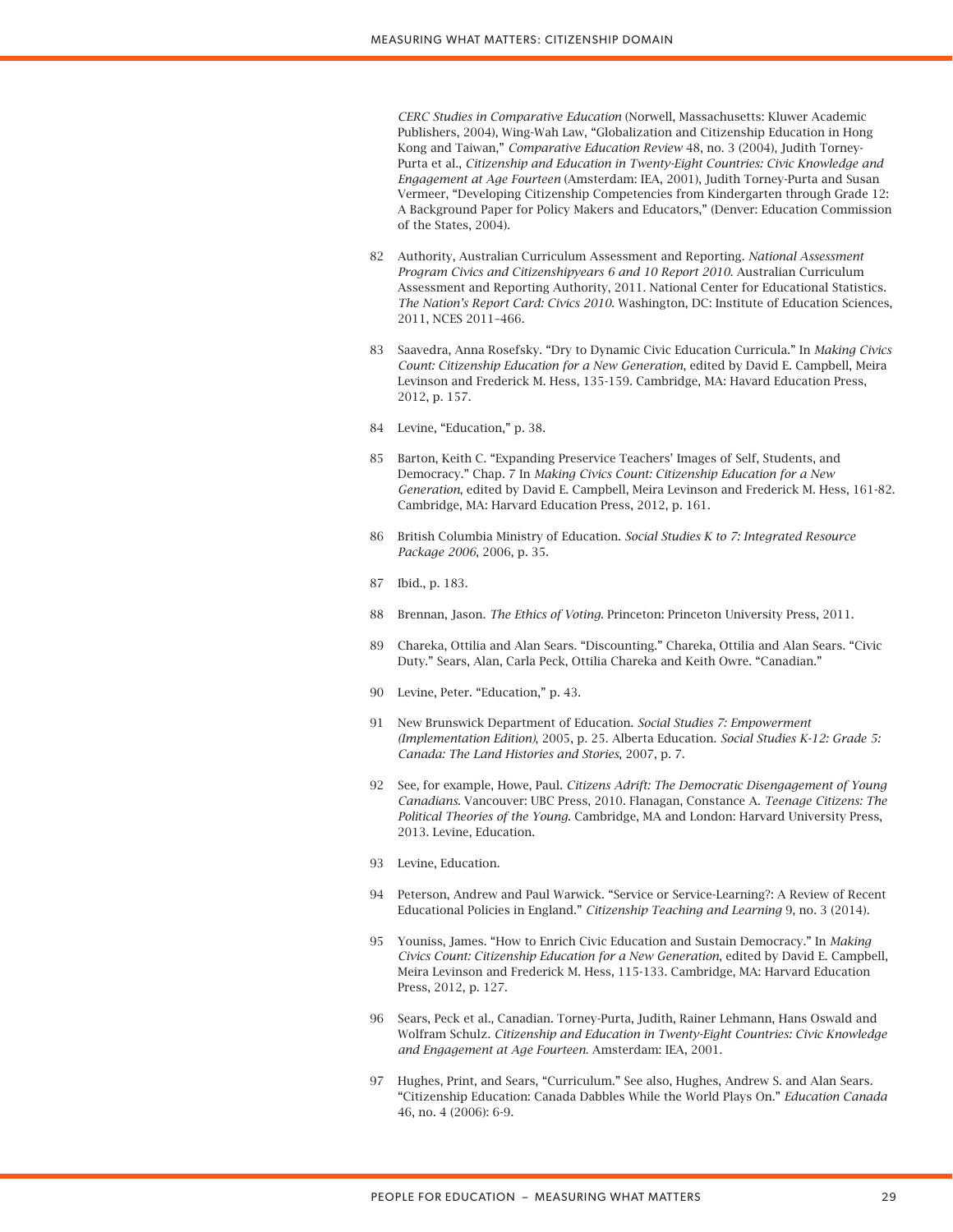People for Education – working with experts from across Canada – is leading a multi-year project to broaden the Canadian definition of school success by expanding the indicators we use to measure schools' progress in a number of vital areas.

The domain papers were produced under the expert guidance of Charles Ungerleider and Directions Evidence and Policy Research Group.

### NOTICE OF COPYRIGHT AND INTELLECTUAL PROPERTY

The Measuring What Matters reports and papers were developed in partnership with lead authors of each domain paper. Permission to photocopy or otherwise reproduce copyrighted material published in this paper should be submitted to Dr. Alan Sears at asears@unb.ca or People for Education at info@peopleforeducation.ca.

#### DOCUMENT CITATION

This report should be cited in the following manner:

Sears, A. (2014). *Measuring What Matters: Citizenship Domain*. In Measuring What Matters, People for Education. Toronto: November 8, 2014

# **We are immensely grateful for the support of all our partners and supporters, who make this work possible.**

BROADER MEASURES OF SUCCESS ADVISORY COMMITTEE:

**Annie Kidder**, Executive Director, People for Education

**David Cameron**, Research Director, People for Education

**Charles Ungerleider**, Professor Emeritus, Educational Studies, The University of British Columbia and Director of Research, Directions Evidence and Policy Research Group

**Lindy Amato**, Director, Professional Affairs, Ontario Teachers' Federation

**Nina Bascia**, Professor and Director, Collaborative Educational Policy Program, Ontario Institute for Studies in Education, University of Toronto

**Ruth Baumann**, Partner, Directions Evidence and Policy Research Group

**Kathy Bickmore**, Professor, Curriculum, Teaching and Learning, Ontario Institute for Studies in Education/University of Toronto

**Michelle Boucher**, University of Ottawa, Advisors in French-language education and

**Ron Canuel**, President & CEO, Canadian Education Association

**Ruth Childs**, Associate Professor, Leadership, Higher and Adult Education, Ontario Institute for Studies in Education/University of Toronto

**Jean Clinton**, Associate Clinical Professor, McMaster University, Dept of Psychiatry and Behavioural Neurosciences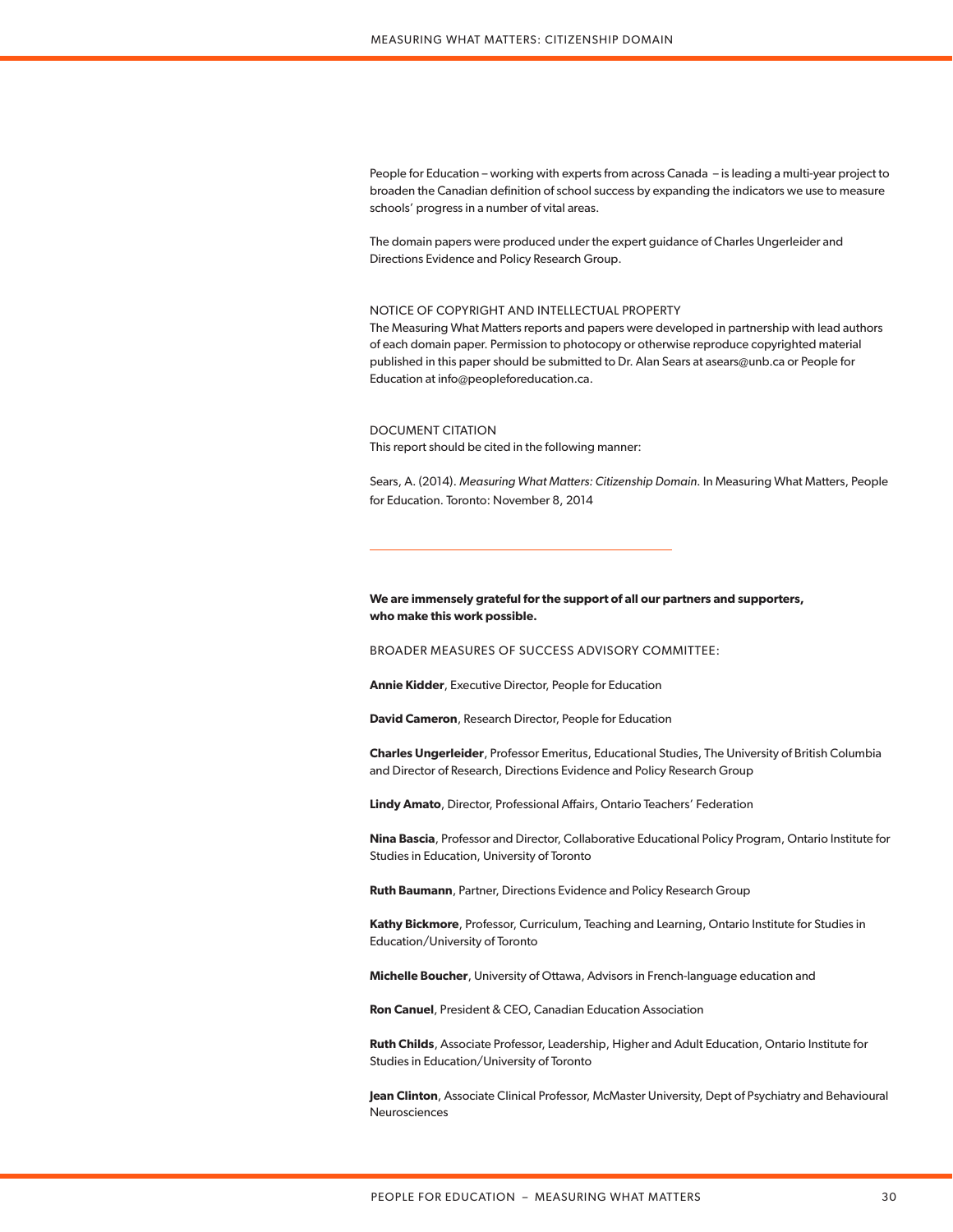**Gerry Connelly**, Director, Policy and Knowledge Mobilization, The Learning Partnership

**J.C. Couture**, Associate Coordinator, Research, Alberta Teachers' Association

**Fiona Deller**, Executive Director, Policy and Partnerships, Higher Education Quality Council of Ontario

**Kadriye Ercikan**, Professor, Measurement, Evaluation and Research Methodology, University of British Columbia

**Bruce Ferguson**, Professor of Psychiatry, Psychology, Dalla Lana School of Public Health, University of Toronto; Community Health Systems Research Group, SickKids

**Joseph Flessa**, Associate Professor, Leadership, Higher and Adult Education, Ontario Institute for Studies in Education, University of Toronto

**Joan M. Green**, O.Ont., Founding Chief Executive Officer of EQAO, International Education **Consultant** 

**Andy Hargreaves**, Thomas More Brennan Chair, Lynch School of Education, Boston College

**Eunice Eunhee Jang**, Associate Professor, Department of Applied Psychology & Human Development, Ontario Institute for Studies in Education, University of Toronto

**Christopher Kotz**, Senior Policy Advisor, Ontario Ministry of Education

**Ann Lieberman**, Stanford Centre for Opportunity Policy in Education, Professor Emeritus, Teachers College, Columbia University

**John Malloy**, Director of Education, Hamilton-Wentworth District School Board

**Roger Martin**, Premier's Chair on Competitiveness and Productivity, Director of the Martin Prosperity Institute, Rotman School of Management, University of Toronto

**Ayasha Mayr Handel**, Ontario Ministry of Children and Youth Services

**Catherine McCullough**, former Director of Education, Sudbury Catholic District School Board

**Robert Ock**, Healthy Active Living Unit, Health Promotion Implementation Branch, Health Promotion Division, Ontario Ministry of Health

**Charles Pascal**, Professor, Ontario Institute for Studies in Education, University of Toronto, **Jennifer Riel**, Associate Director, Desautels Centre for Integrative Thinking, Rotman School of Management, University of Toronto

**Joanne Robinson**, Director of Professional Learning, Education Leadership Canada, Ontario Principals' Council

**Bruce Rodrigues**, Chief Executive Officer, Ontario Education Quality and Accountability Office

**Pasi Sahlberg**, Director General, Centre for International Mobility and Cooperation, Finland

**Alan Sears**, Professor of social studies and citizenship education, University of New Brunswick

**Stuart Shanker**, Research Professor, Philosophy and Psychology, York University; Director, Milton and Ethel Harris Research Initiative, York University; Canadian Self-Regulation Initiative

**Michel St**. Germain, University of Ottawa, Advisors in French-language education